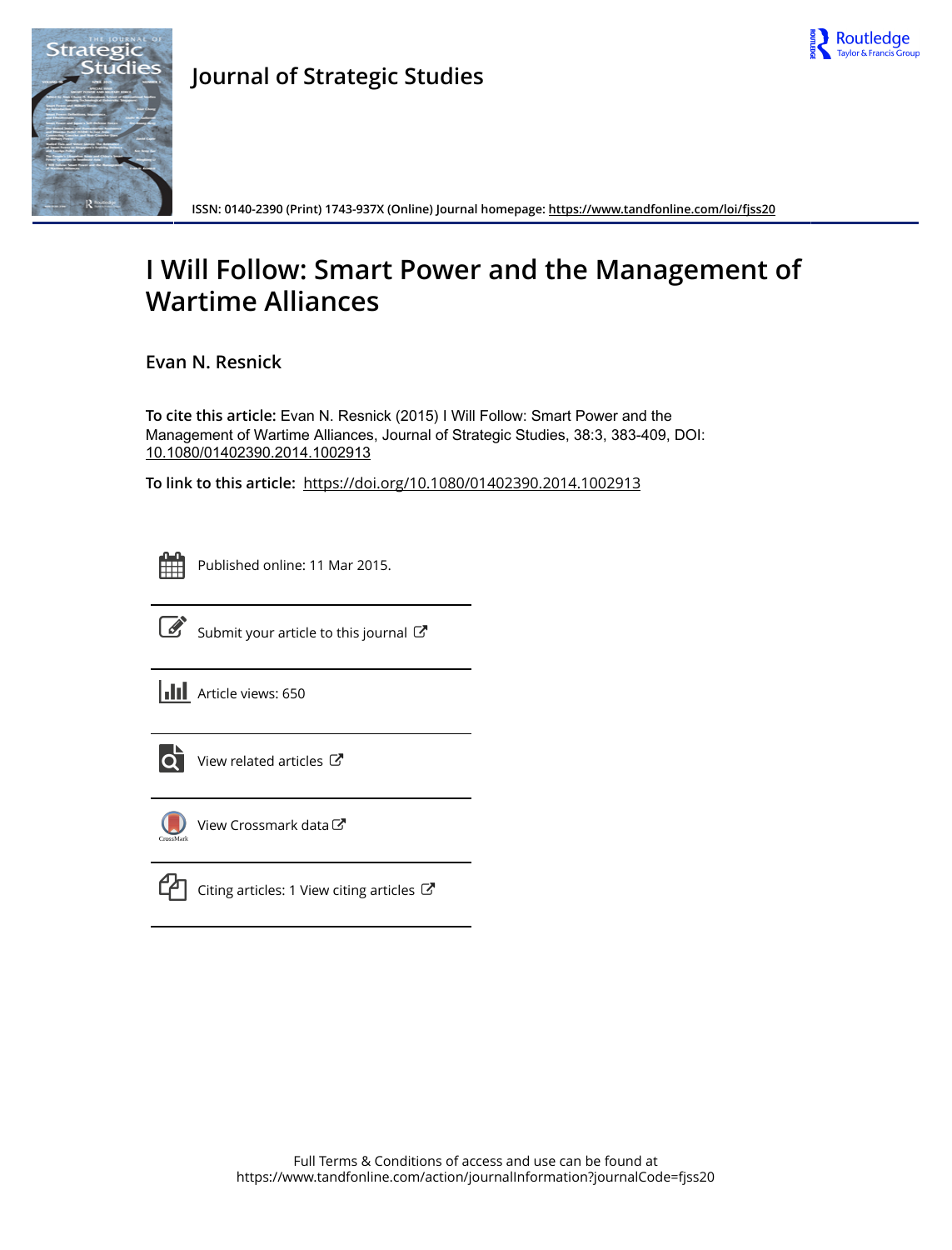# I Will Follow: Smart Power and the Management of Wartime Alliances

## EVAN N. RESNICK

#### S. Rajaratnam School of International Studies, Nanyang Technological University, Singapore

ABSTRACT This paper employs the concept of smart power to construct an analytical framework for assessing wartime alliance management. It makes two arguments. First, wartime sources of soft power differ from those obtaining during peacetime. Second, the coerciveness with which an alliance leader wields hard power towards actual or prospective allies should vary inversely with the amount of soft power it possesses. The smart power framework illuminates three types of alliance management failure. The paper's key contentions are illustrated with examples furnished from the record of US alliance leadership since World War II.

KEY WORDS: Smart Power, Hard Power, Soft Power, Alliances, War

British Prime Minister Winston Churchill's famous quip that the only thing worse than fighting with allies is fighting without them captures the often agonizing difficulties of wartime alliance management. As the leader of several international alliances since World War II, the United States has compiled an erratic track record on this score.<sup>1</sup> On the one hand, during World War II and the Persian Gulf War of 1991, US Presidents Franklin D. Roosevelt and George H. W. Bush, respectively, presided over enormously successful and highly cohesive coalitions. On

<sup>&</sup>lt;sup>1</sup>In this paper, I employ the terms 'alliance' and 'alliance leader' loosely. I use the former to denote the wartime behavior of both formal standing alliances and informal ad hoc coalitions. I use the latter to denote the most powerful member of a given wartime alliance, which nominally bears the greatest share of responsibility for the alliance's functioning and has the most resources to deploy on its behalf. Logically, any alliance member can deploy hard and soft power towards its partners during wartime, but nonleading (or weaker) members will generally have smaller amounts of both varieties of power to deploy and their efforts will thereby be less salient in influencing the dynamics of the alliance.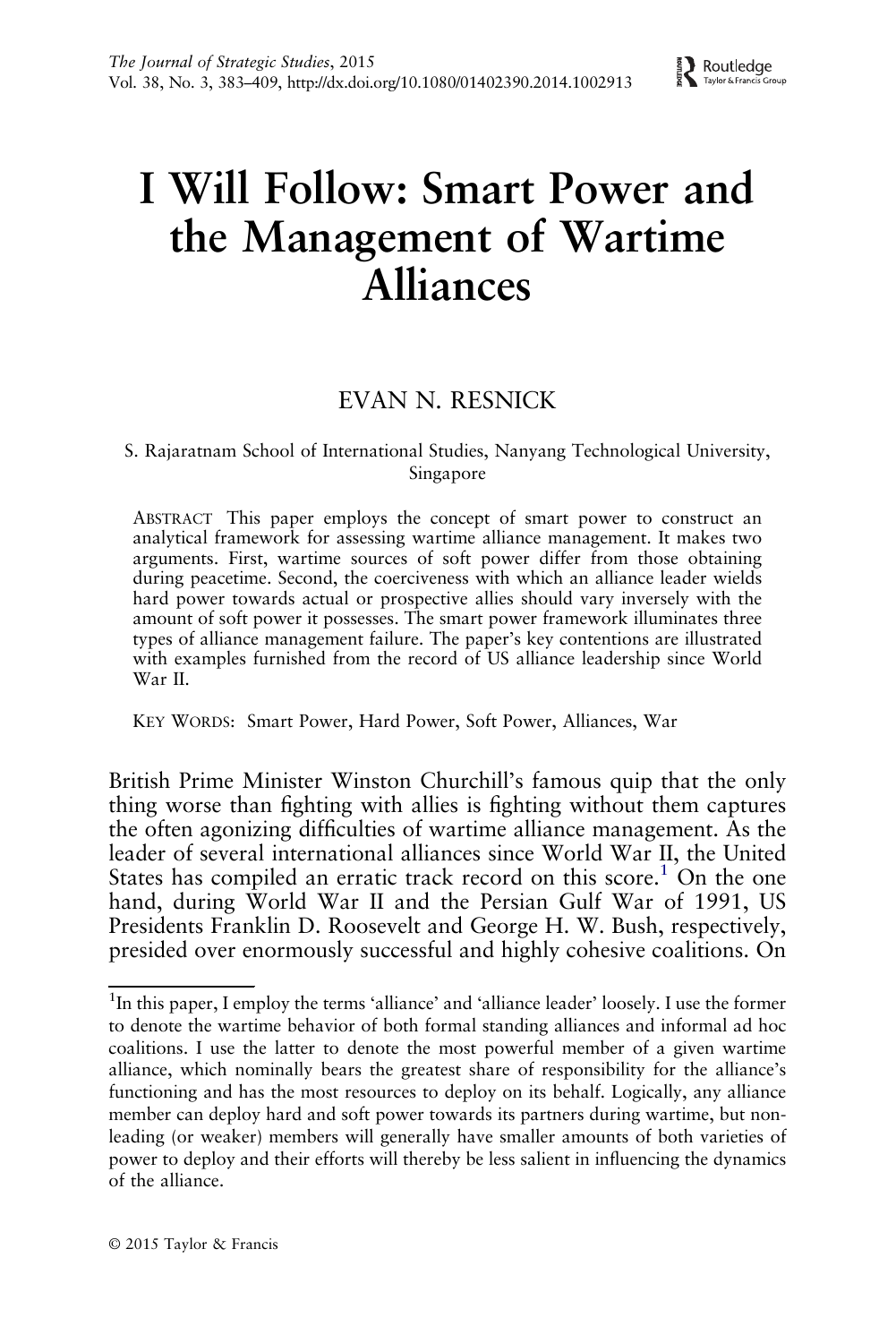the other hand, the tenuous partnerships assembled by President George W. Bush during the post-9/11/2001 US wars in Afghanistan and Iraq proved to be brittle and minimally cooperative.<sup>2</sup>

In this paper, I examine the phenomenon of wartime alliance leadership through Joseph S. Nye's conceptual prism of smart power. I advance two broad arguments on the use of smart power in wartime alliance management, furnishing illustrative evidence from the record of US alliance leadership since World War II. My central argument is twofold. First, during wartime, the bases of soft power differ substantially from those prevailing during peacetime and largely lie beyond the control of policymakers. The three primary bases of soft power advanced by Nye of culture, political values, and foreign policy legitimacy only hold in a peacetime context. During wartime, an alliance leader's soft power instead largely derives from two different sources, namely, the magnitude of external threat confronting a given state and the alliance leader's power to confront that threat. A third, subsidiary source of soft power is the alliance leader's provision of 'voice opportunities' to its partners. Second, although all alliances are forged and maintained through the deployment of both hard and soft power resources, the optimal level of coerciveness with which an alliance leader deploys hard power should vary inversely with the amount of soft power it possesses.

The rest of the article is divided into four sections. In the first section, I discuss Nye's key concepts of hard power and soft power, noting that their progenitor only briefly and inadequately applies them to the salient domain of wartime alliance behavior. Second, I discuss why the three primary bases of soft power proposed by Nye exclusively pertain to peacetime conditions and propose an alternative set of three wartime sources of soft power. Third, I explain why hard and soft power should vary inversely in a 'smart' strategy of alliance management and I propose a typology of four strategies for the use of hard power by alliance leaders toward actual or prospective partners. Fourth, I explain how alliance leaders can fail to exercise smart power by falling victim to one of three management pathologies. I conclude with some recommendations to help guide US policymakers construct more robust wartime alliances and coalitions in the future, should they become necessary.

<sup>&</sup>lt;sup>2</sup>William H. McNeill, *America, Britain, and Russia: Their Co-operation and Conflict* 1941–1946 (New York: Johnson Reprints Corp. 1970); Patricia A. Weitsman, Waging War: Alliances, Coalitions, and Institutions of Interstate Violence (Stanford UP 2014), Chs. 3, 5, and 6 (48–73, 99–163).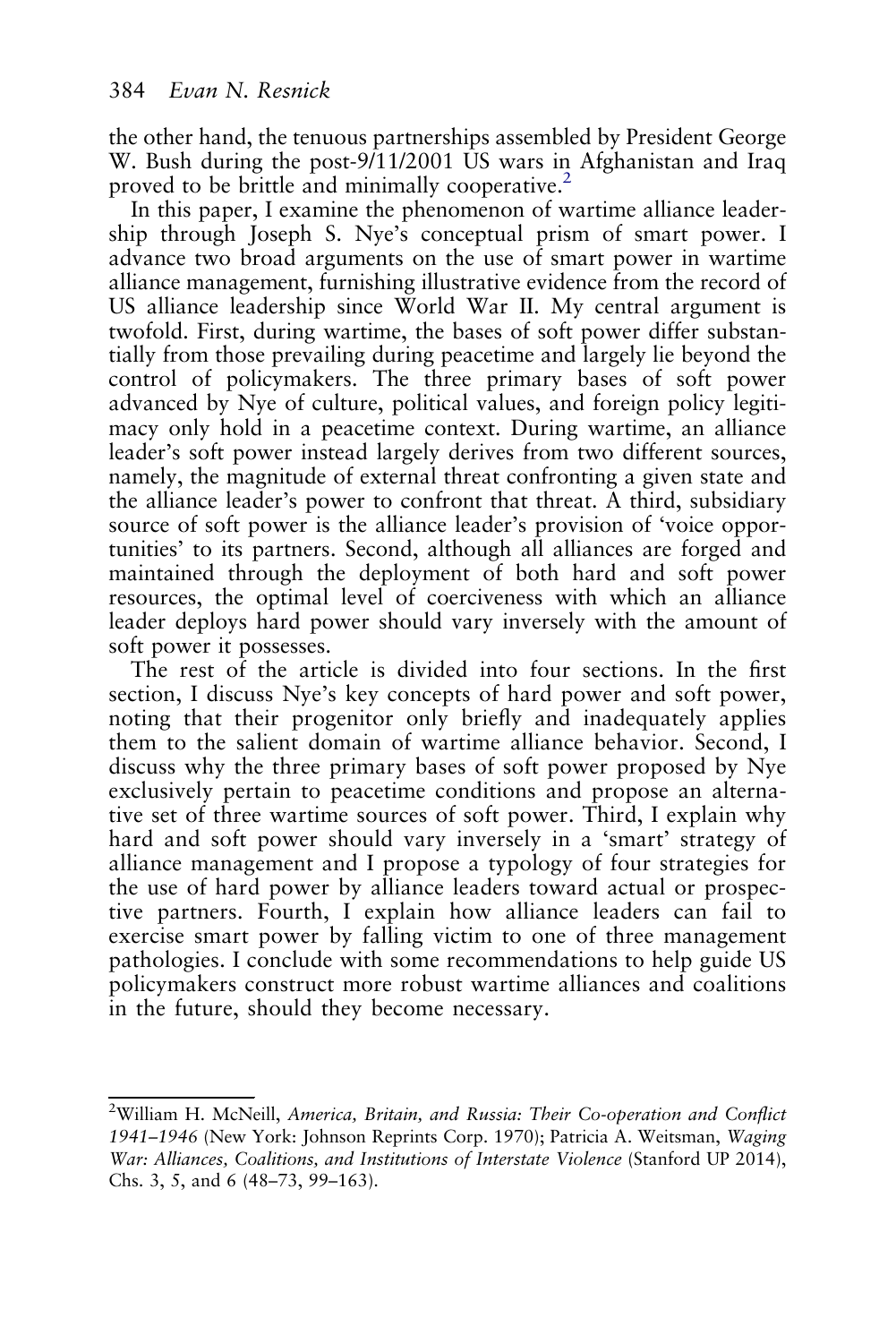### Nye's Three Forms of Political Power

A recurring theme in Nye's works is his concern with the bias that scholars and policymakers have evinced towards hard power, or 'the ability to get the outcomes one wants through coercion or payment.<sup>3</sup> Nye faults both groups for their tendency to neglect what he dubs soft power, or 'the ability to affect others through the co-optive means of framing the agenda, persuading, and eliciting positive attraction in order to obtain preferred outcomes.' <sup>4</sup> Although he concedes that on occasion, hard power resources can generate soft power, such as when one state uses its armed forces to undertake humanitarian relief operations on behalf of another, this is not usually the case. For the most part, a state's soft power springs from three autonomous, largely ideational bases: culture, political values, and foreign policy legitimacy.<sup>5</sup> In recent years, Nye has coined and discussed the concept of smart power, which he defines as 'the ability to combine hard and soft power resources into effective strategies.<sup>56</sup> Depending on the particular policy context, hard and soft power can either reinforce or undercut each other, and therefore the foreign policy behavior of policymakers can be evaluated by scholars according to how effectively they conjoin the two forms of power depending on the context at hand.<sup>7</sup>

## Nye's Cursory Discussion of Power and Alliance Behavior

The concepts of hard power, soft power, and smart power can be insightfully applied to the consequential domain of wartime alliance management, but their progenitor provides scant guidance on the matter. Nye only briefly touches on the topic of military alliance behavior, claiming merely that the US should, whenever possible, pursue its strategic aims multilaterally by working through the formal network of alliances and security commitments that Washington has laboriously constructed over the course of the post-World War II era. This network acts as a force multiplier, by 'increasing legitimacy and burden sharing, by facilitating consultation and interoperability, and by helping to address unforeseen challenges without the start-up costs of [ad hoc] coalition building.'

<sup>&</sup>lt;sup>3</sup>Joseph S. Nye, Jr, 'Power and Foreign Policy,' Journal of Political Power 4/1 (2011), 16.

 $^{4}$ Ibid., 20–1.

 $<sup>5</sup>$  [oseph S. Nye, Jr, *The Future of Power* (New York: Public Affairs 2011), 84.</sup>

 $6$ Ibid., 22-3.

 $Nye$ , 'Power and Foreign Policy,' 20.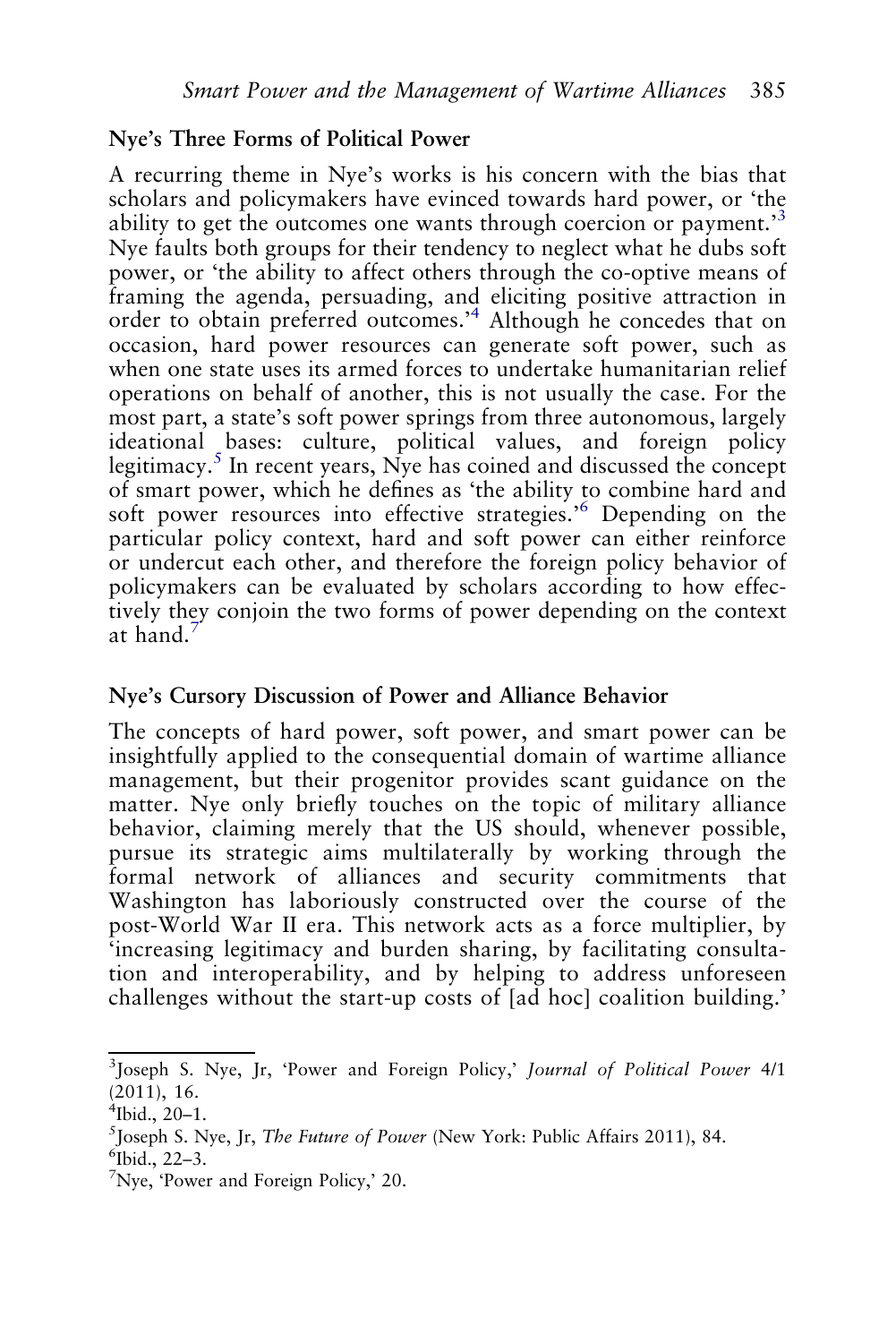Nye adds that alliances dampen the likelihood of bandwagoning or balancing against the  $US^8$ 

This rather cursory discussion elides the particular circumstances and challenges associated with wartime alliance management. The most important context in which alliances function is that of wartime, when the stakes associated with their performance are highest and the costs associated with dysfunction are steepest. This places a premium on the construction of policy relevant knowledge that reveals the range of conditions under which a wartime alliance leader will be more likely to successfully recruit, retain, and elicit cooperation from partners.

#### Adapting Nye's Concept of Soft Power to the Context of Wartime Alliance Management

Nye's tripartite conceptualization of power can be usefully applied to the analysis of wartime alliance management, but must be modified to take into account the uniquely exigent conditions that confront states in that context. In particular, the calculations of states contemplating involvement or continued involvement in war can be expected to be dominated by the salient risks and potentially grave implications that are inexorably associated with armed conflict.<sup>9</sup> The endemic risks associated with war are most clearly demonstrated by the recurrent historical phenomenon of militarily powerful states losing wars to much weaker opponents.<sup>10</sup> Consequently, an alliance leader's soft power, or its ability to secure voluntary and enthusiastic cooperation from actual and prospective partners, will not hinge on Nye's presumed three bases of soft power, namely, the leader's culture, political values, and foreign policy legitimacy. These bases will only be relevant in a peacetime context. Rather, soft power in the form of positive attraction will derive primarily from two material factors directly stemming from

<sup>&</sup>lt;sup>8</sup>CSIS Commission on Smart Power: A Smarter, More Secure America (Washington DC: Center for Strategic and International Studies 2007), 32. Nye's blanket assertion that the US should routinely favor standing alliances over ad hoc coalitions is not addressed in this article, but has been disputed elsewhere. See Sarah E. Kreps, Coalitions of Convenience: United States Military Interventions After the Cold War (New York: OUP 2011); and Weitsman, Waging War.

<sup>&</sup>lt;sup>9</sup> According to James Fearon, 'war is costly and risky, so rational states should have incentives to locate negotiated settlements that all would prefer to the gamble of war.' James D. Fearon, 'Rationalist Explanations for War,' International Organization 49/3 (Summer 1995), 380.

<sup>&</sup>lt;sup>10</sup>Andrew Mack, 'Why Big Nations Lose Small Wars: The Politics of Asymmetric Conflict,' World Politics 27/2 (Jan. 1975), 175–200; and Ivan Arreguin-Toft, How the Weak Win Wars: A Theory of Asymmetric Conflict (New York: CUP 2005).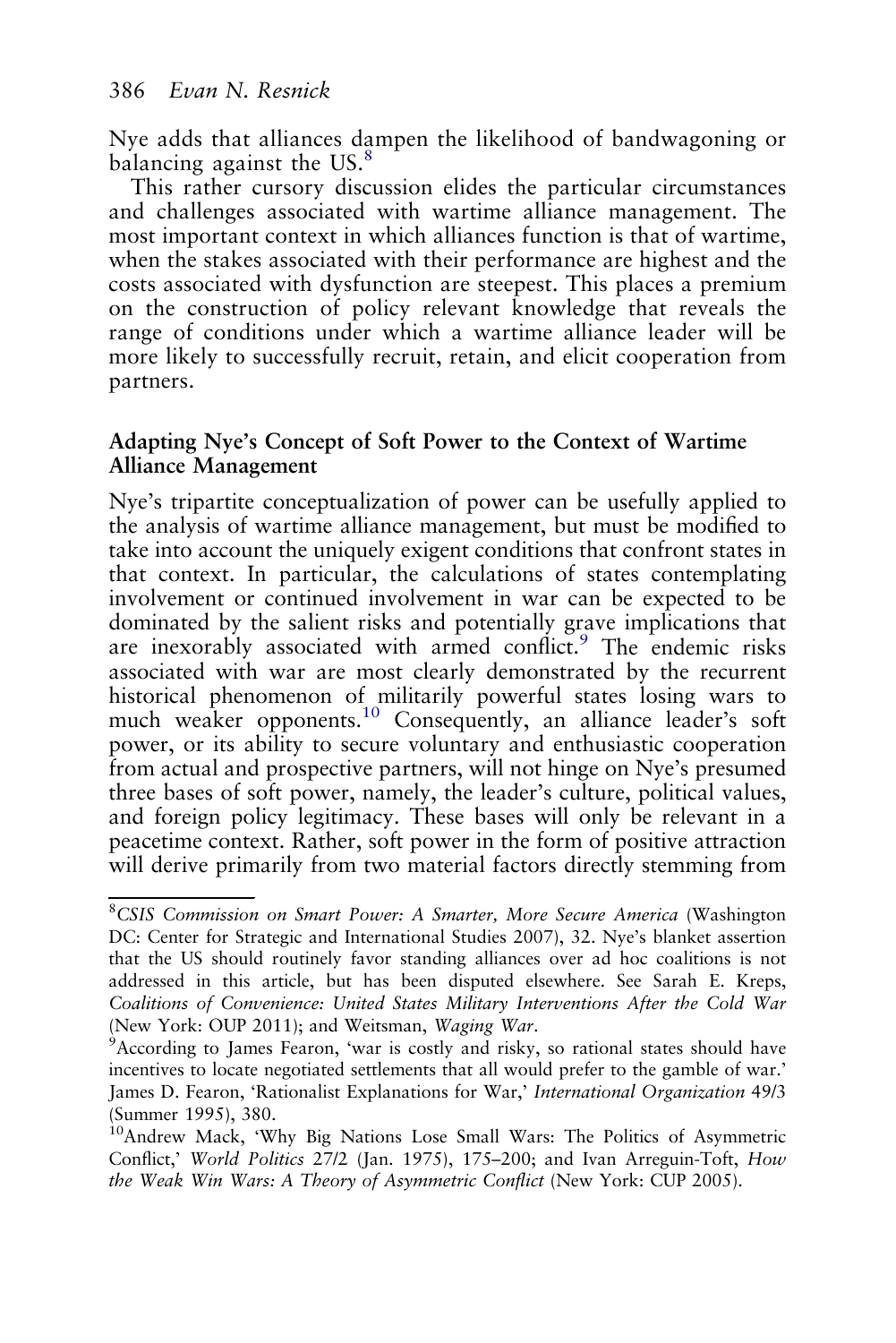the conflict that are largely beyond the ability of policymakers to directly manipulate. These are the magnitude of the threat posed by the adversary and the amount of relative military power possessed by the alliance leader.<sup>11</sup> The more important of the two is the level of threat posed to an actual or potential ally by a wartime adversary.<sup>12</sup> If such a state is gravely threatened by the adversary, it will be highly motivated to seek out allies to help confront and defeat it, and will itself possess soft power vis-à-vis other threatened states. The state(s) that will be the most alluring in this regard is that which possesses the most military power and is therefore most capable of defeating the adversary.<sup>13</sup>

The irrelevance of Nye's three soft power bases of culture, values, and foreign policy legitimacy to the imperatives of wartime statecraft is most clearly evidenced by the frequent recourse by states to form 'alliances of convenience.' As Stephen Walt relates, when states have been faced with great dangers, they have prudently sought 'whatever allies they can get,' even if those allies espouse divergent domestic political ideologies and possess otherwise discordant geopolitical interests.<sup>14</sup> To wit, both President Roosevelt and British Prime Minister Winston Churchill explicitly referred to their archetypal alliance of convenience with Joseph Stalin's Soviet Union during World War II as a pact with 'the devil.'<sup>15</sup> Prior to Nazi Germany's June 1941 invasion of the Soviet Union, both the US and Britain had

 $11$ <sup>T</sup>O some degree, a state's military power is manipulable during wartime insofar as its political leadership is able to expeditiously convert the country's economic power (or latent military power) into (actual) military power. On this distinction, see John J. Mearsheimer, The Tragedy of Great Power Politics, updated ed. (New York: Norton 2014), Ch. 3 (55–82).  $12$ Stephen Walt conceptualizes threat as a compound variable consisting of four ele-

ments: aggregate capabilities (i.e., power), geographic proximity, offensive capabilities, and aggressive intentions. Stephen M. Walt, The Origins of Alliances (Ithaca, NY: Cornell UP 1987), 21–6.<br><sup>13</sup>Nye does note that one of the functions of military power is to provide 'protection' to

other states and that this can be a source of soft power, but he proceeds to exclusively discuss this modality in the context of peacetime relations between states. Nye, The Future of Power, 45–7.<br><sup>14</sup>Walt, *The Origins of Alliances*, 38; Evan N. Resnick, 'Strange Bedfellows? US

Bargaining Behavior with Allies of Convenience,' International Security 35/3 (Winter 2010/11), 147.

<sup>&</sup>lt;sup>15</sup>See Winston S. Churchill, The Second World War, Vol. 3: The Grand Alliance (Boston: Houghton Mifflin 1950), 370–1; and '[Letter from] Roosevelt to Churchill, No. 219, November 19, 1942,' in Francis L. Loewenheim, Harold D. Langley, and Manfred Jonas (eds), Roosevelt and Churchill: Their Secret Wartime Correspondence (New York: E.P. Dutton 1975) Doc. 185, p. 282.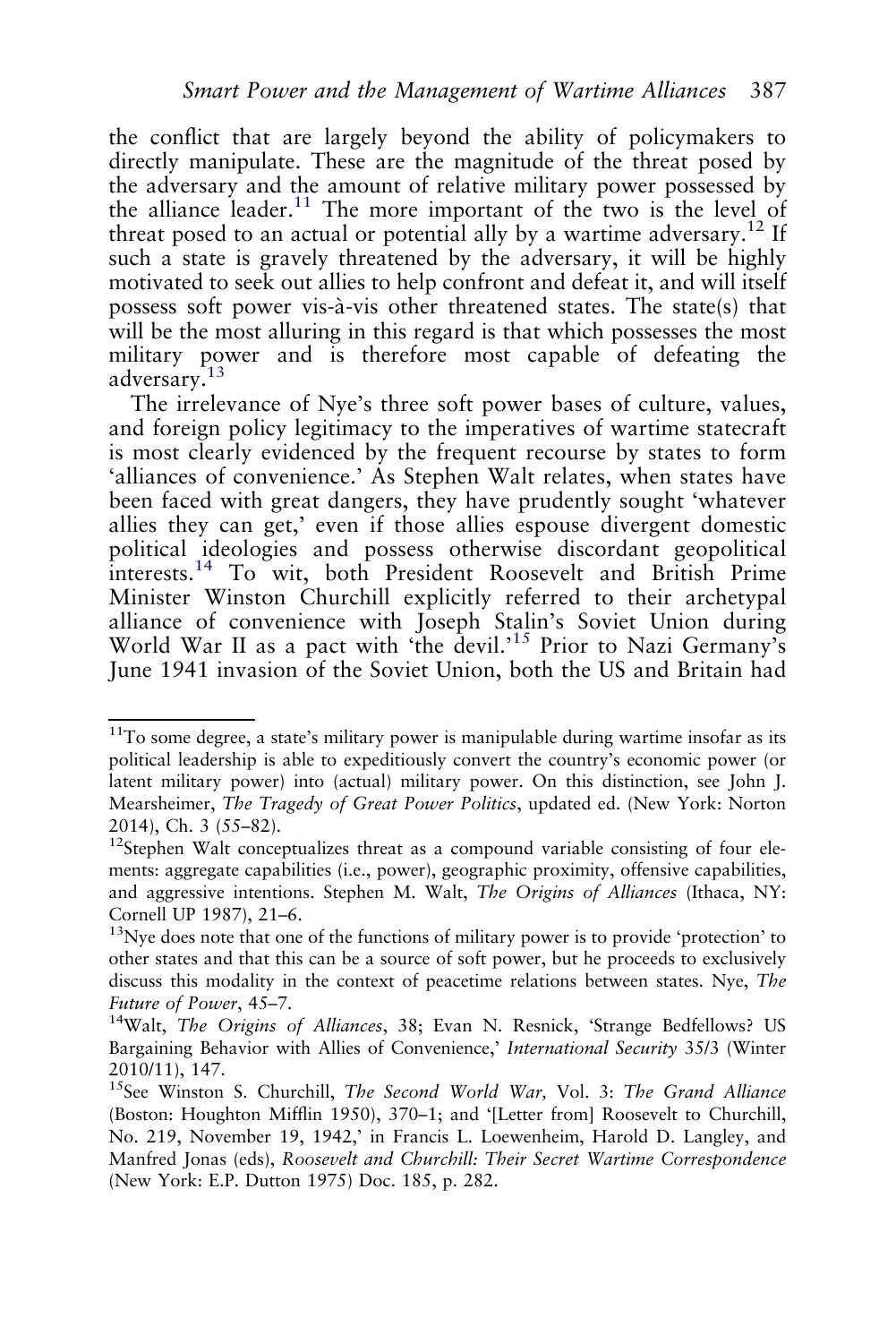completely estranged themselves from Stalin's regime, which not only practiced communist totalitarianism at home, but also promoted communist revolution abroad and had even betrayed the Western powers by signing a non-aggression treaty with the Third Reich less than two years earlier. Hitler's defiance of that agreement and the Soviet Red Army's stubborn refusal to break in the face of the Wehrmacht's massive onslaught persuaded Roosevelt to open the floodgates of large-scale military assistance to the USSR and to subsequently form the Grand Alliance with Stalin (and Churchill) following America's formal entry into the war.<sup>16</sup> This case also demonstrates that although it is possible for a state to generate soft power even vis-à-vis a bitter ideological and geopolitical adversary, this will only likely occur if the shared threat is immense and the state's war-winning power is substantial.

Importantly, several alliances have been created not in response to threat, but rather, opportunity. Whereas status quo states have formed balancing alliances to counter rising threats, revisionist states have formed bandwagoning alliances in pursuit of territorial, economic, and other spoils.<sup>17</sup> In his path-breaking treatment of the concept of bandwagoning, Randall Schweller distinguishes between unlimited aims revisionist states and limited aims revisionists. The former, which Schweller labels wolves, are great powers that aim to conquer the world or much of it, while the latter, which he designates as jackals, are weaker powers that eagerly link up with wolves to consume the scraps they leave behind in their wake.<sup>18</sup> When a wolf leads a wartime alliance, it will possess soft power vis-à-vis jackals to the degree that both the magnitude of potential gains from the war and the military capabilities of the wolf are both perceived by the jackals as being high. Conversely, if the prospective gains are paltry and the wolf is relatively weak, the wolf's ability to attract jackals to its side will be minimal.

Research on prospect theory in the discipline of cognitive psychology suggests that great power leaders of defensive alliances, which Schweller refers to as lions, will generally possess greater soft power than their wolfish counterparts. Prospect theory hypothesizes that individuals tend to 'frame' choice dilemmas around a concrete reference point and are more likely to take risks if they perceive themselves to be in the domain

<sup>&</sup>lt;sup>16</sup>McNeill, *America, Britain, and Russia.*  $17R$ andall L. Schweller, 'Bandwagoning for Profit: Bringing the Revisionist State Back In,' International Security 19/1 (Summer 1994), 104–5.<br><sup>18</sup>Ibid., 103–4.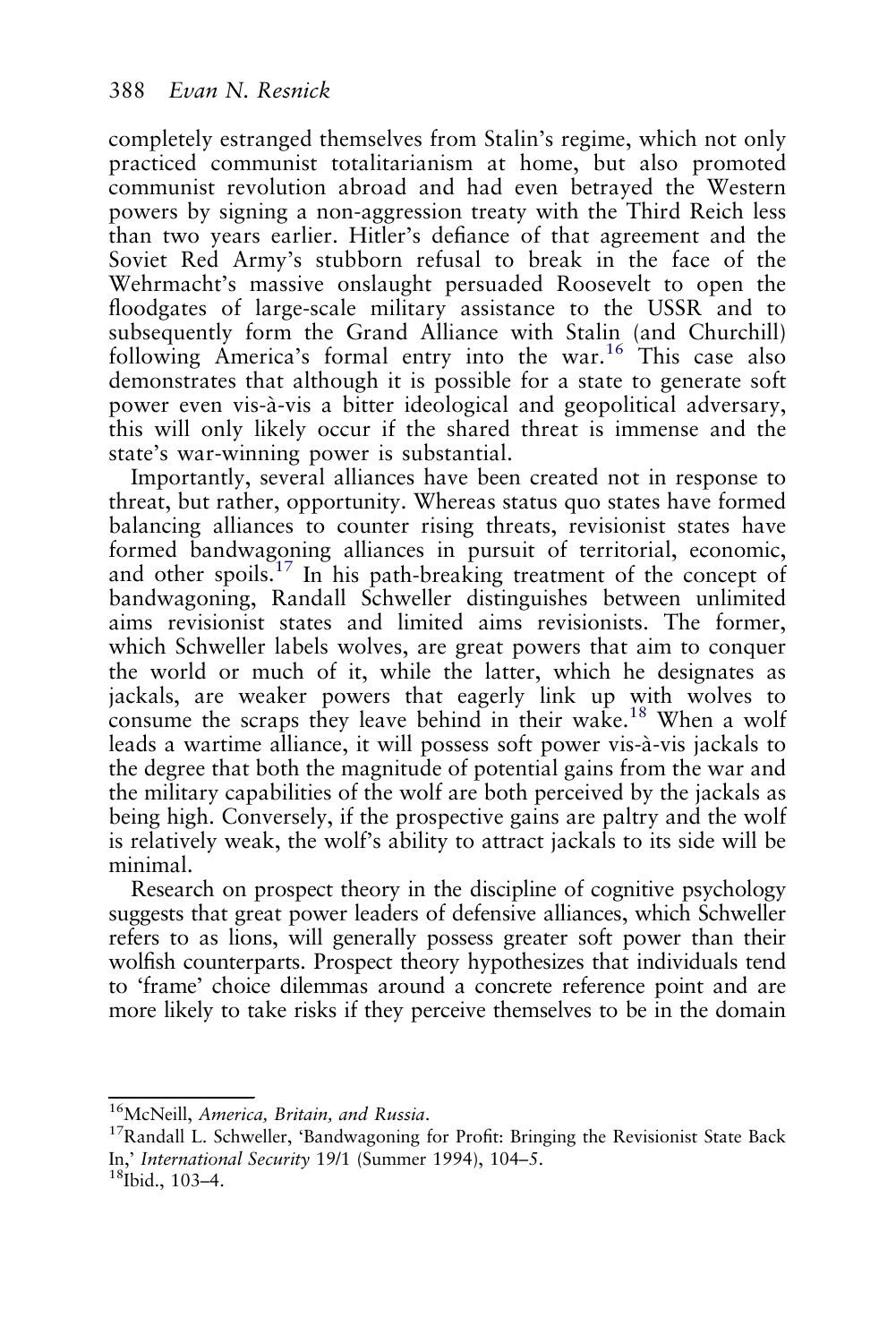of loss as opposed to gain vis-à-vis the reference point.<sup>19</sup> As previously mentioned, the decision to enter a war is highly risky under even the most promising of circumstances. If, as psychological research has indicated, loss aversion is a widely applicable cognitive bias, policymakers will be more inclined to accept these risks for the sake of preventing losses of values important to them (i.e., territory, wealth, prestige, military security), than for the sake of gaining additional values. Thus, other things being equal, alliance leaders that are fighting a defensive war against an aggressor should be more attractive to prospective or actual allies than revisionist leaders waging a war of aggression.<sup>20</sup>

By contrast with the more salient soft power sources of threat (or opportunity) and military power, a third, subsidiary source of wartime soft power is agentic and thereby amenable to manipulation. An alliance leader can further enhance its attractiveness to allies by providing them with voice opportunities regarding the strategic and operational direction of the war and the aim(s) for which the war is being waged.<sup>21</sup> This source will be most robustly exploited if the senior partner establishes formal institutions and/or informal processes that not only enable the various allied leaders, their military staffs, and other delegates to coordinate ends and means on a regular basis but also to engage in agenda-setting and persuasion, which, according to Nye, also constitute mechanisms by which soft power may be wielded.<sup>22</sup> Of course these institutions and processes will also enable the leader's partners to similarly engage in agenda-setting and persuasion towards it.

The emblematic example of this behavior was President Roosevelt's decision to form the Combined Chiefs of Staff (CCS) organization during World War II. The CCS was a standing committee comprising the most senior staff officers of the US (the Joint Chiefs of Staff) and Britain (The Chiefs of Staff). It was tasked with advising Roosevelt and Churchill on strategic matters and supervising the execution of the

<sup>&</sup>lt;sup>19</sup>The seminal work on prospect theory is Daniel Kahneman and Amos Tversky, 'Prospect Theory: An Analysis of Decision Under Risk,' Econometrica 47 (1979), 263–91. On the application of the theory to foreign policy decisionmaking, see Jack S. Levy, 'Psychology and Foreign Policy Decision-Making,' in Leonie Huddy, David O. Sears, and Jack S. Levy (eds), The Oxford Handbook of Political Psychology (New York: OUP 2013), 314–16.<br><sup>20</sup>For a useful discussion of the differences between risk-acceptant and risk-averse

revisionist great powers, which includes several empirical examples of each type, see Randall L. Schweller, 'Managing the Rise of Great Powers: History and Theory,' in Alastair Iain Johnston and Robert S. Ross, Engaging China: The Management of an Emerging Power (New York: Routledge 1999), 21–3.<br><sup>21</sup>Albert O. Hirschman, *Exit, Voice, and Loyalty – Responses to Decline in Firms*,

Organizations, and States (Cambridge, MA: Harvard UP 1970).<br><sup>22</sup>Nye, *The Future of Power*, 93.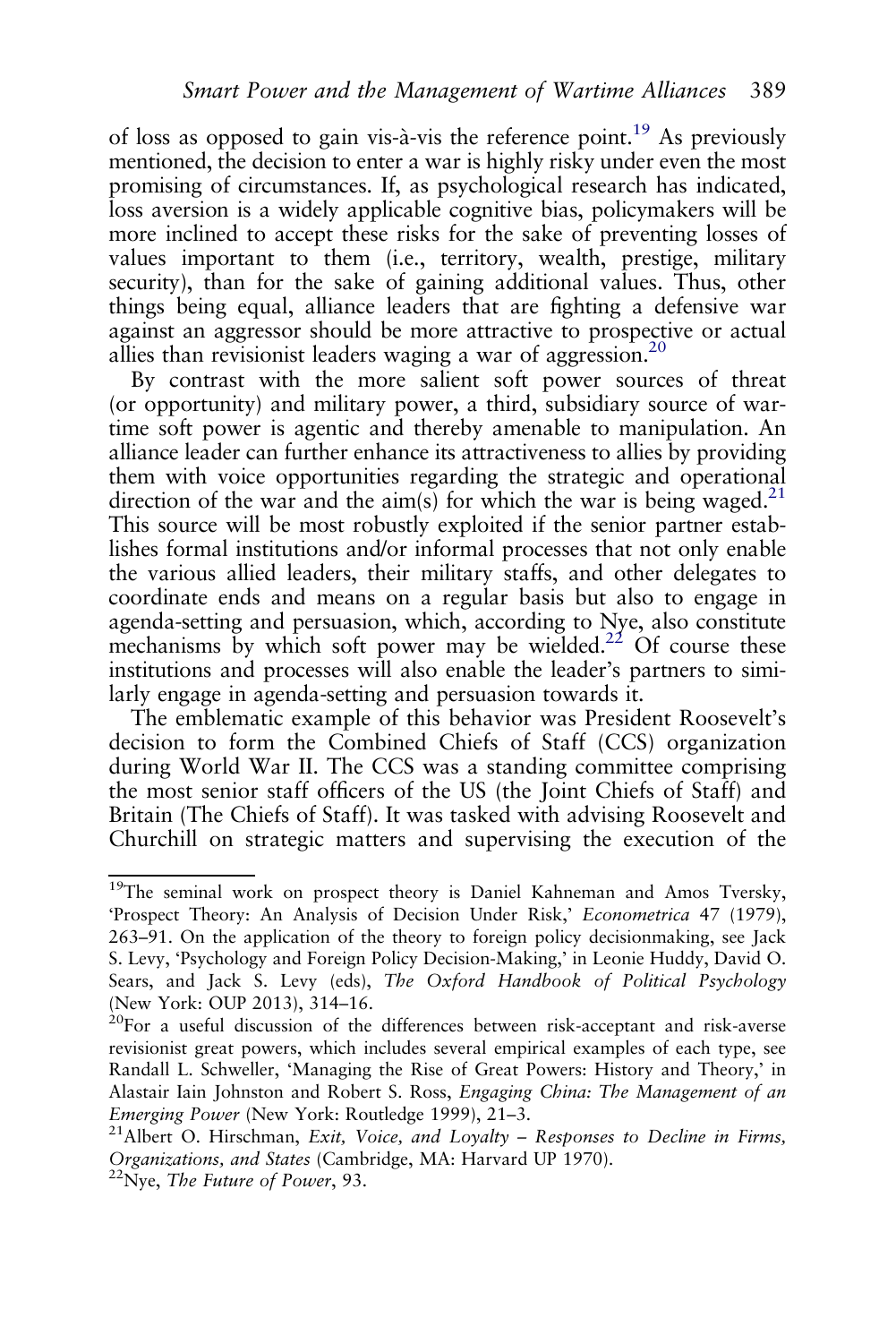strategy agreed upon by the two leaders, who were in near constant contact throughout the war. The president also agreed to the creation of a dense network of joint boards and committees to facilitate the bilateral sharing of intelligence, allocation of munitions, and coordination of the transfer and shipping of food and raw materials. These institutions not only bolstered British confidence in the alliance by providing its civil and military leaders with extensive opportunities to convey their preferences on strategic and operational matters, but it also enabled both US and British officials to engage in mutual persuasion and agendasetting. $23$ 

Democracies possess an inherent advantage over autocracies insofar as this source of soft power is concerned. Since democratic regimes exhibit 'a publicly accepted formula for power transfers and political change and … strong civil societies,<sup>24</sup> they are minimally susceptible to popular insurrections and military coups. They will thereby permit the relatively free flow of information throughout their polities and will be inclined to adopt delegative command systems in war, which grant military officers considerable decisionmaking autonomy. Since democratic regimes subscribe to the norm of providing extensive voice opportunities to their own citizens, officials, and officers, they are also more likely to provide them to the representatives of allied states. By contrast, since autocratic regimes lack a publicly accepted formula for power transfers and political change, and typically rule over weak civil societies, they are highly susceptible to insurrections and coups. To mitigate these risks, autocrats typically impose tight constraints on the flow of information throughout their polities and institute assertive systems of command and control that tightly restrict the decisionmaking autonomy of military officers.<sup>25</sup> It follows that since autocrats are strongly averse to providing voice opportunities to their own citizens, officials, and officers, they will also likely be averse to providing such opportunities to the representatives of allied states.

Unlimited aims revisionist powers (wolves) will also be disinclined to provide voice opportunities to allies. By definition, wolves hold waraims that negate the ambitions of all other actors, including allies. As Schweller relates, the roster of unlimited aims revisionists in modern

<sup>&</sup>lt;sup>23</sup>The CCC's headquarters was located in Washington DC, which arguably afforded the US an upper hand over Britain in terms of agenda-setting and persuasion. Mark A. Stoler, Allies in War: Britain and America Against the Axis Powers 1940–1945 (London: Hodder Arnold 2005), 43–7. 24Ulrich Pilster, 'Are Democracies the Better Allies? The Impact of Regime Type on

Military Coalition Operations,' *International Interactions* 37/1 (Jan.–March 2011), 59. <sup>25</sup>Pilster, 'Are Democracies the Better Allies?', 58–60; Gordon Tullock, Autocracy (Boston: Kluwer Academic Publishers 1987), 24; Charles Lipson, Reliable Partners: How Democracies Made a Separate Peace (Princeton UP 2003), 87.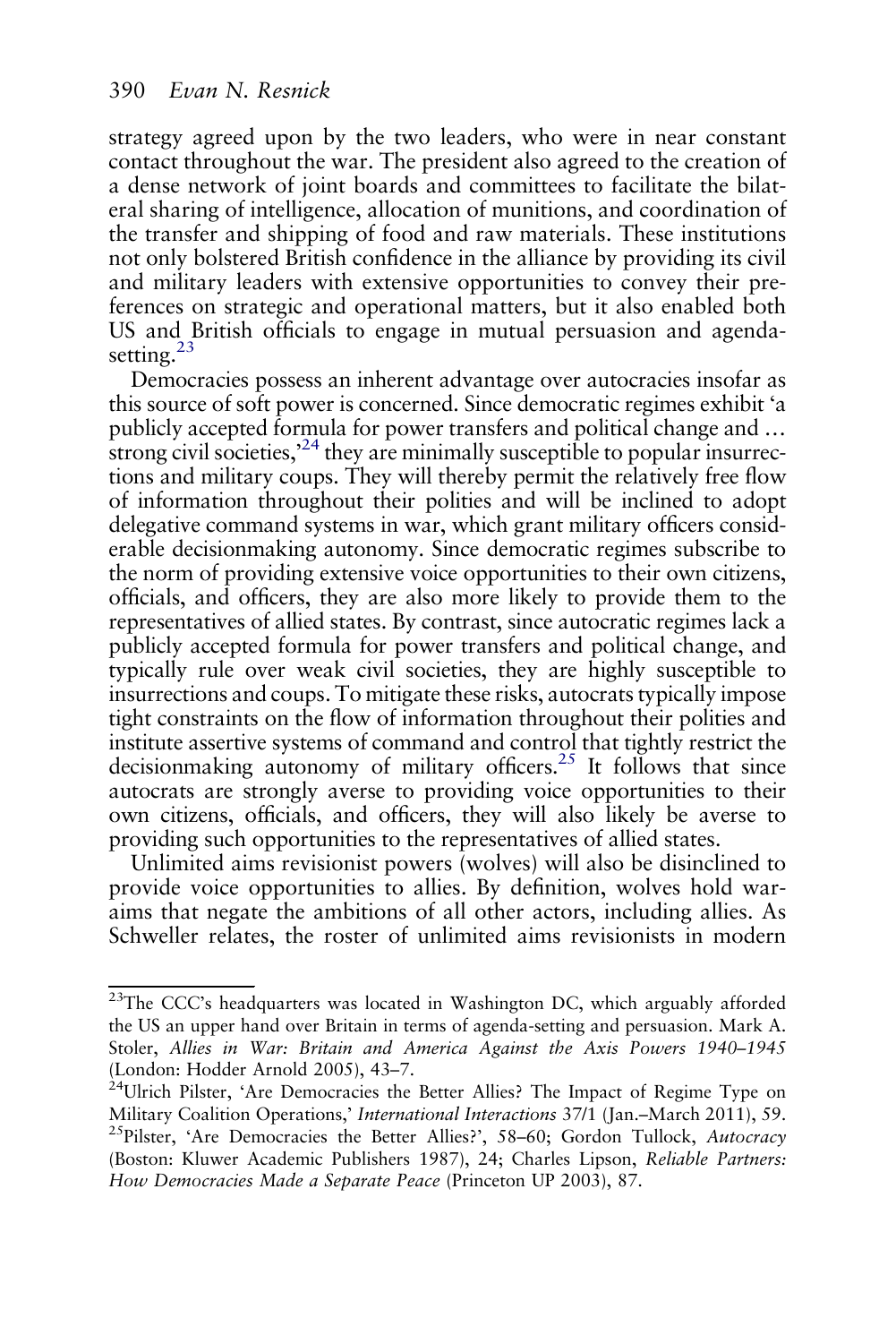international history, which includes Alexander the Great, the Arabs during the seventh and eighth centuries, Charles V, Philip II, Frederick the Great, Louis XIV, Napoleon I, and Hitler, 'all lusted for universal empire and waged all-or-nothing, apocalyptic wars to attain it.<sup>26</sup> The achievement of such states' ultimate ends can only be achieved through the effective annihilation or subjugation of all other states, both friends and foes.<sup>27</sup> The complete incommensurability of the long-term waraims of wolves and their allies should therefore also weaken the motivation of wolfish leaders' to establish regular channels of intra-alliance coordination and consultation.

Although this base of soft power lies within the control of policymakers, it should be considerably weaker than the previous two sources. Again, logic imparts that states will be loathe to incur the inevitable risks and costs associated with armed conflict in the absence of a significant threat to their national security (or, in the case of revisionists, the opportunity to significantly expand their power) and/ or if the alliance leader is militarily weak, even if the leader affords its partners extensive opportunities to communicate their preferences. This agentic source of soft power should therefore be viewed by alliance leaders as a supplement to reinforce the more salient systemic sources.

#### Hard Power Strategies of Alliance Management

The optimal degree of coerciveness associated with the hard power resources deployed by an alliance leader should vary inversely with the amount of soft power that it enjoys vis-à-vis its extant and prospective partners. A leader that enjoys considerable soft power should deploy hard power on a minimally coercive basis. Conversely, a leader that possesses a negative amount of soft power (i.e., one that is perceived by other states not merely as unattractive, but downright repulsive) must wield hard power in a highly coercive manner to obtain allied cooperation.

While the soft power and hard power components of smart power should vary in a roughly inverse manner, they will not be equal in potency. As discussed by Giulio Galarotti, soft power resources are typically x-efficient whereas hard power resources are x-inefficient:

<sup>&</sup>lt;sup>26</sup>Schweller, 'Bandwagoning for Profit,' 104.<br><sup>27</sup>To wit, Jonathan Adelman notes that during World War II, Nazi Germany's foremost allies were right-wing dictatorships 'which shared some features of the German world view but rejected its core of a radical transcendent restructuring of the world with Germany as the dominant power.' Jonathan R. Adelman, 'Introduction,' in Jonathan R. Adelman (ed.), Hitler and his Allies in World War II (New York: Routledge 2007), 19.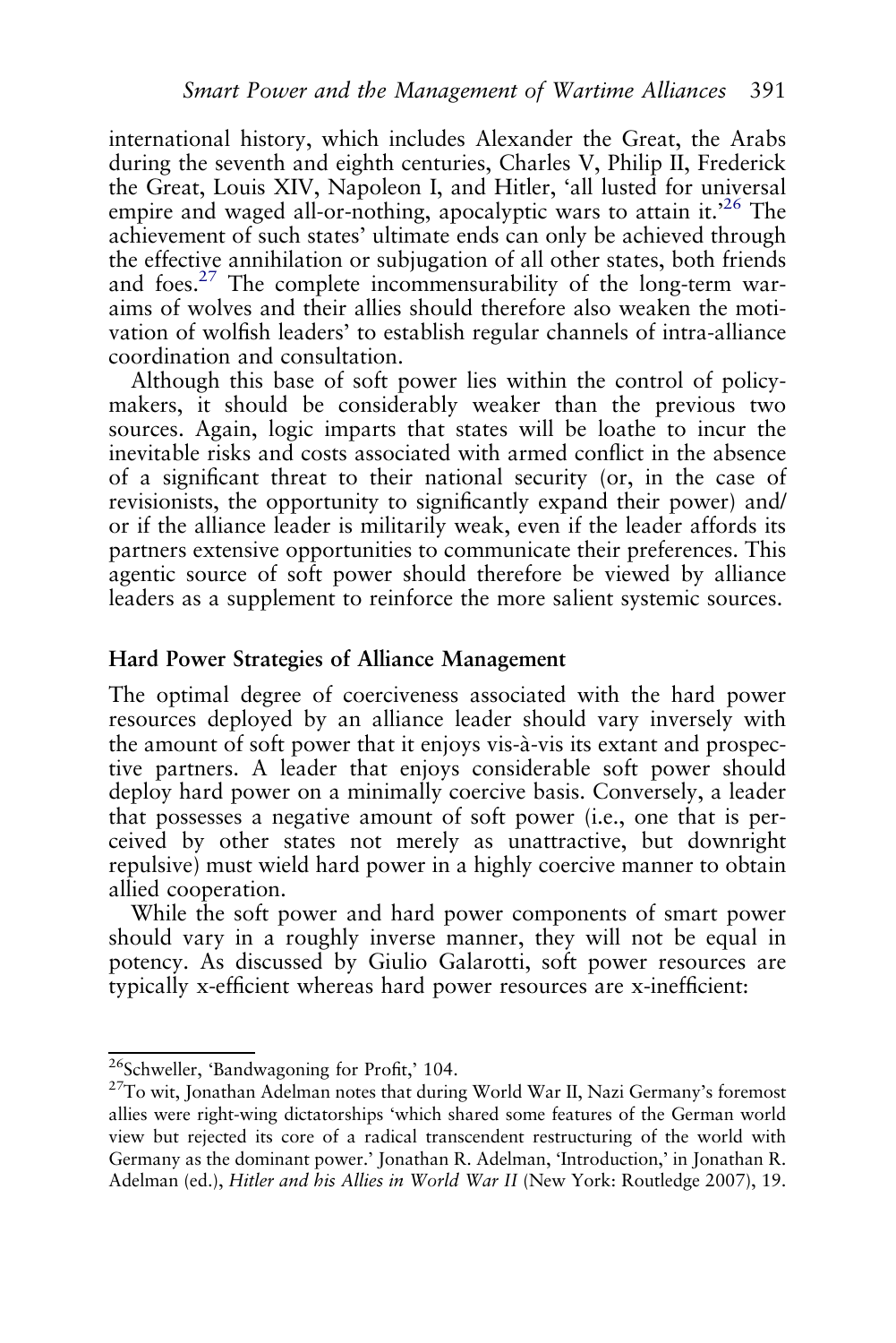With regard to voluntary compliance with the preferences of soft power nations, because such compliance is largely self-motivated, we can expect such compliance to be carried out at a higher level of intensity than compliance coerced [or induced] by hard power methods against the will of the target nations (target nations will have every incentive to carry out coerced compliance in the most lax manner possible without incurring the wrath of the coercing nation.<sup>28</sup>

For this reason, soft power is not only less costly than hard power, it is also more effective.

I identify four generic hard power strategies from which an alliance leader may select, depending on the relative amount of soft power it holds vis-à-vis prospective and incumbent partners (see Figure 1). Logically, a given alliance leader's attractiveness to other states can vary from –1 or extreme repulsion to +1 or extreme attraction. This implies that a state that is thoroughly repulsed by the alliance leader will be at least somewhat attracted to the alliance leader's adversary.

First, an alliance leader that seeks to court a state that is highly repulsed by it possesses a negative amount of soft power, and thereby must pursue a confrontational strategy towards the desired state that I dub coercive enticement. If the repulsed state is not participating in the war as a belligerent against the alliance leader, coercive enticement will consist of the threat or use of force by the leader against that state to persuade it to join the leader's side in the war. If the repulsed state is actively participating in the war against the leader, a coercive enticement strategy will involve the leader's threat or use of escalated or focused force against the repulsed state unless it switches sides. The strategy is most likely to succeed if the balance of military power between the alliance leader (and its allies) significantly exceed that of the state it is coercing.<sup>29</sup>



Figure 1. Four Hard Power Strategies of Wartime Alliance Management.

<sup>&</sup>lt;sup>28</sup>Giulio M. Gallarotti, Cosmopolitan Power in International Relations: A Synthesis of Realism, Neoliberalism, and Constructivism (New York: CUP 2010), 51.<br><sup>29</sup>Timothy W. Crawford, 'Preventing Enemy Coalitions: How Wedge Strategies Shape

Power Politics,' International Security 35/4 (Spring 2011), 156, 158, 159–64. Although Crawford is generally sceptical about the prospects of purely coercive 'wedge strategies'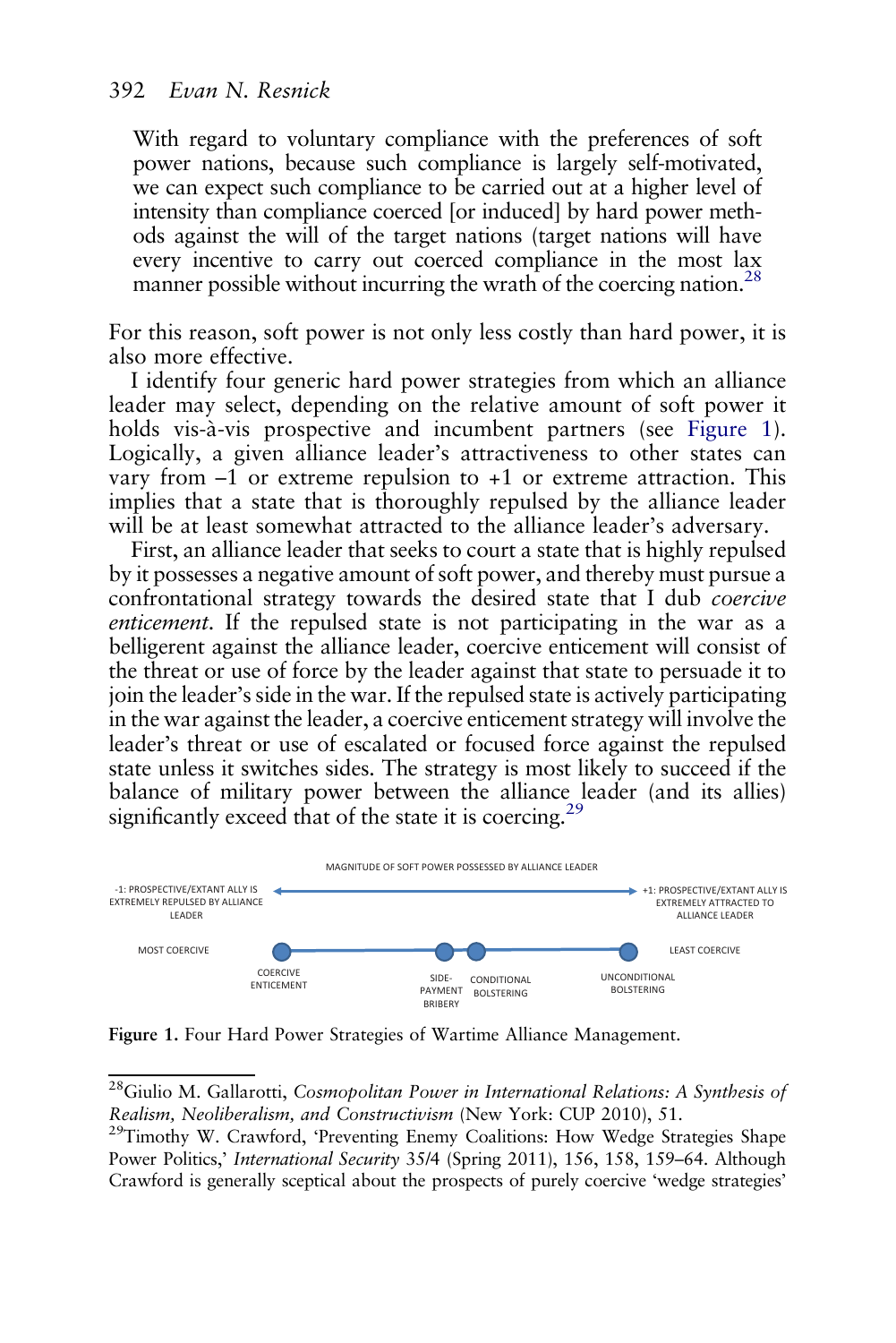The United States employed coercive enticement against Pakistan in the immediate wake of the Al-Qa'eda terrorist attacks against New York and Washington on September 11, 2001. Following the failure of the George W. Bush administration to persuade the Taliban regime in Afghanistan to sever its relationship with Al-Qa'eda, dismantle the group's infrastructure, and hand its leaders over to Washington, the White House resolved to conduct military operations in Afghanistan to topple the Taliban from power and decimate Al-Qa'eda. It proceeded to seek the support of neighboring Pakistan, which was one of the Taliban's few international allies.<sup>30</sup>

By the time of the 9/11 attacks, US relations with Pakistan were quite hostile. Although the two states had cooperated closely during the 1980s to counter the Soviet intervention in Afghanistan, soon after the Soviet withdrawal in 1989 the US Congress suspended economic and military aid to Pakistan on account of Islamabad's continued efforts to develop nuclear weapons. Bilateral relations further deteriorated after Pakistan tested a nuclear weapon in 1998, launched a military skirmish against India in May 1999, and later that year experienced a military coup. Meanwhile, over the course of the decade, Pakistan's Inter-Services Intelligence agency (ISI) provided the Taliban with supplies, logistical support, and training, which facilitated their conquest of most of Afghanistan by September  $2001<sup>31</sup>$ 

The increasingly acrimonious tenor of the relationship between Washington and Islamabad set the stage for the Bush administration's resort to coercive enticement vis-à-vis Pakistan's strongman, General Pervez Musharraf, after 9/11. According to Musharraf, in the immediate aftermath of the attack, US Deputy Secretary of State Richard Armitage bluntly warned Pakistan's intelligence director that if Islamabad did not switch sides, 'Be prepared to be bombed. Be prepared to go back to the Stone Age.' In response, Musharraf acquiesced to the Bush administration's demands that he cease all support for the Taliban and permit US overflights of Pakistani territory.<sup>32</sup>

aimed at severing adversary alliances, Yasuhiro Izumikawa is more sanguine about their utility. See Ibid., 160–64; and Yasuhiro Izumikawa, 'To Coerce or Reward? Theorizing Wedge Strategies in Alliance Politics,' Security Studies 22/3 (2013), 498–531.<br><sup>30</sup>Martha Crenshaw, 'Coercive Diplomacy and the Response to Terrorism,' in Robert J.

Art and Patrick M. Cronin (eds), The United States and Coercive Diplomacy

<sup>(</sup>Washington DC: United States Institute of Peace Press 2003), 335–42.<br><sup>31</sup>Dennis Kux, *Disenchanted Allies: The United States and Pakistan 1947–2000* 

<sup>(</sup>Washington DC: Woodrow Wilson Center Press 2001), 256–358.<br><sup>32</sup>Suzanne Goldenberg, 'Bush Threatened to Bomb Pakistan, Says Musharraf,' The Guardian, 21 Sept. 2006, [<www.theguardian.com/world/2006/sep/22/pakistan.usa](http://www.theguardian.com/world/2006/sep/22/pakistan.usa)>. Within days, however, the Bush administration shifted to a strategy of side-payment bribery towards Islamabad. After successfully lobbying Congress to rescind its nuclear sanctions against Pakistan, the administration began providing large-scale military aid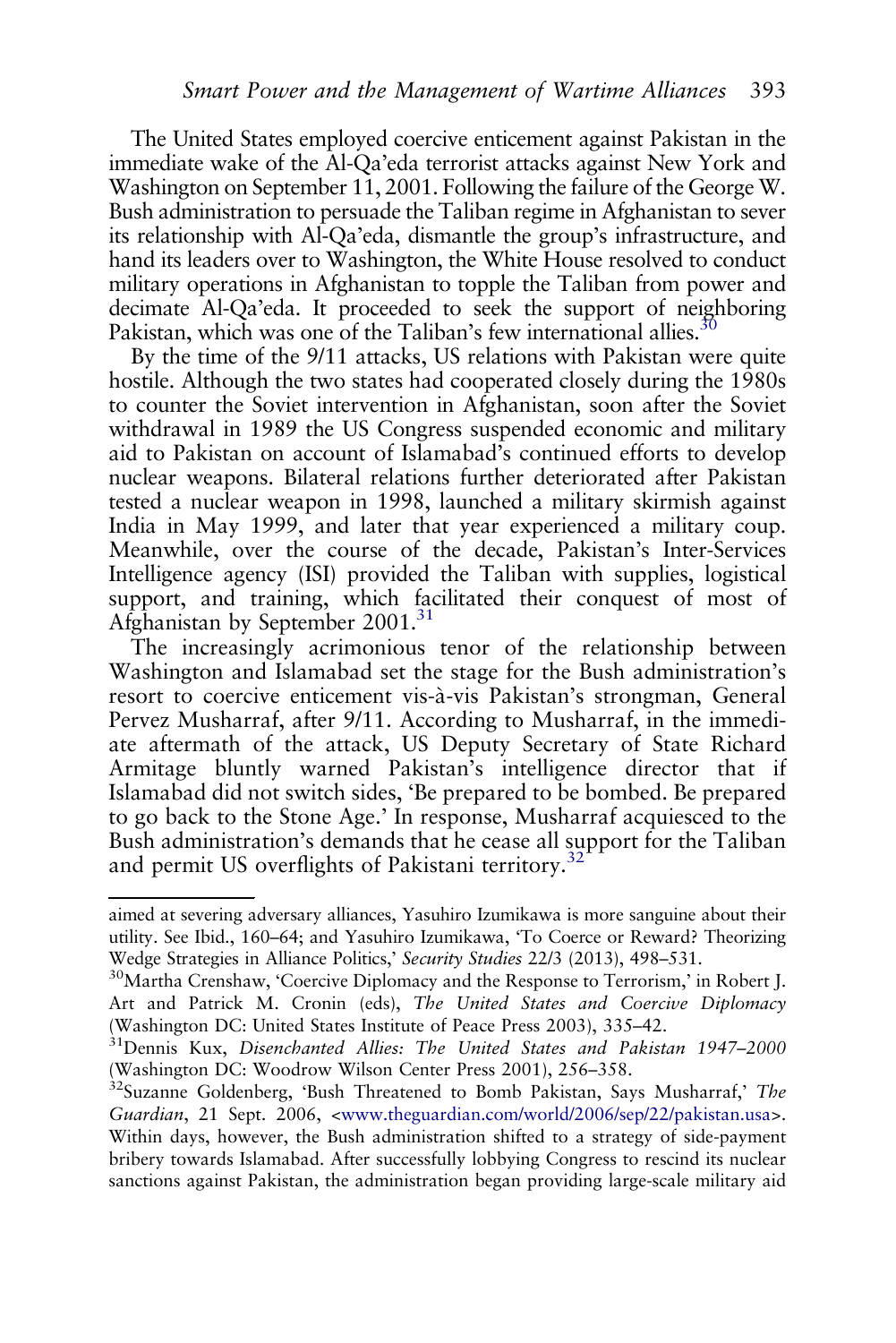#### 394 Evan N. Resnick

Second, an alliance leader that tries to engender cooperation from a state that is indifferent towards it should pursue a hard power strategy of sidepayment bribery. In such situations, the target is neither strongly inclined nor disinclined to participate in the alliance and therefore must be cajoled into participating through the conditional provision of material inducements that are not directly related to the ongoing war. Since the target state has little at stake in the war, the expected costs of its entry and continued involvement must be offset by benefits in other issue-areas.<sup>33</sup>

The Bush administration engaged in extensive side payment bribery in order to enlist various states in its 'coalition of the willing' which invaded Iraq in March 2003. Since many states did not share the administration's belief that Saddam Hussein's Iraq was a serious threat to international peace and security, the White House attempted to secure their involvement in the war with a diverse array of side-payments. In this effort, the administration was also hindered by the invasion's perceived lack of legitimacy. The US failure to secure passage of a United Nations Security Council resolution authorizing the use of force against Iraq contributed significantly to the war's global unpopularity, which further complicated the US effort to recruit allies.<sup>34</sup>  $T_0$  cite just one of several examples, in exchange for the Mongolian government's accession to the alliance, the administration agreed to schedule a formal visit by President Bush to Mongolia and negotiate a US-Mongolia free trade treaty.<sup>35</sup>

The potential effectiveness of side-payments is likely to be limited, however, for two reasons. First, since war is an ineluctably costly and risky venture for all participants, prospective or actual allies that are not highly motivated to fight because the adversary is minimally threatening or because the alliance leader is weak, or both, will typically demand extensive side-payments in order to offset the expected costs and risks of fighting. Second, if the threat posed by the adversary is low, the alliance leader will also be reluctant to meet the steep demands issued by the prospective or actual ally, and if the alliance leader is weak, it will be incapable of meeting them.

The relative inefficacy of side-payment bribery was evinced in March 2003, when Turkey's Grand National Assembly narrowly rejected a

to the Musharraf regime, which totaled upwards of \$8 billion by the time the Pakistani leader stopped down in 2008. Bruce Riedel, Deadly Embrace: Pakistan, America, and the Future of Global Jihad (Washington DC: Brookings Institution Press 2011), 72. <sup>33</sup>If the amount of soft power possessed by the alliance leader lies somewhere between

 $-1$  and 0, a mixed strategy of coercion and bribery will be preferable.<br><sup>34</sup>Weitsman, *Waging War*, 156–61.

 $35$ Ibid., 141–2. The administration also promised its coalition partners that it would provide them with both subsidies and contracts to rebuild Iraq's infrastructure after the war.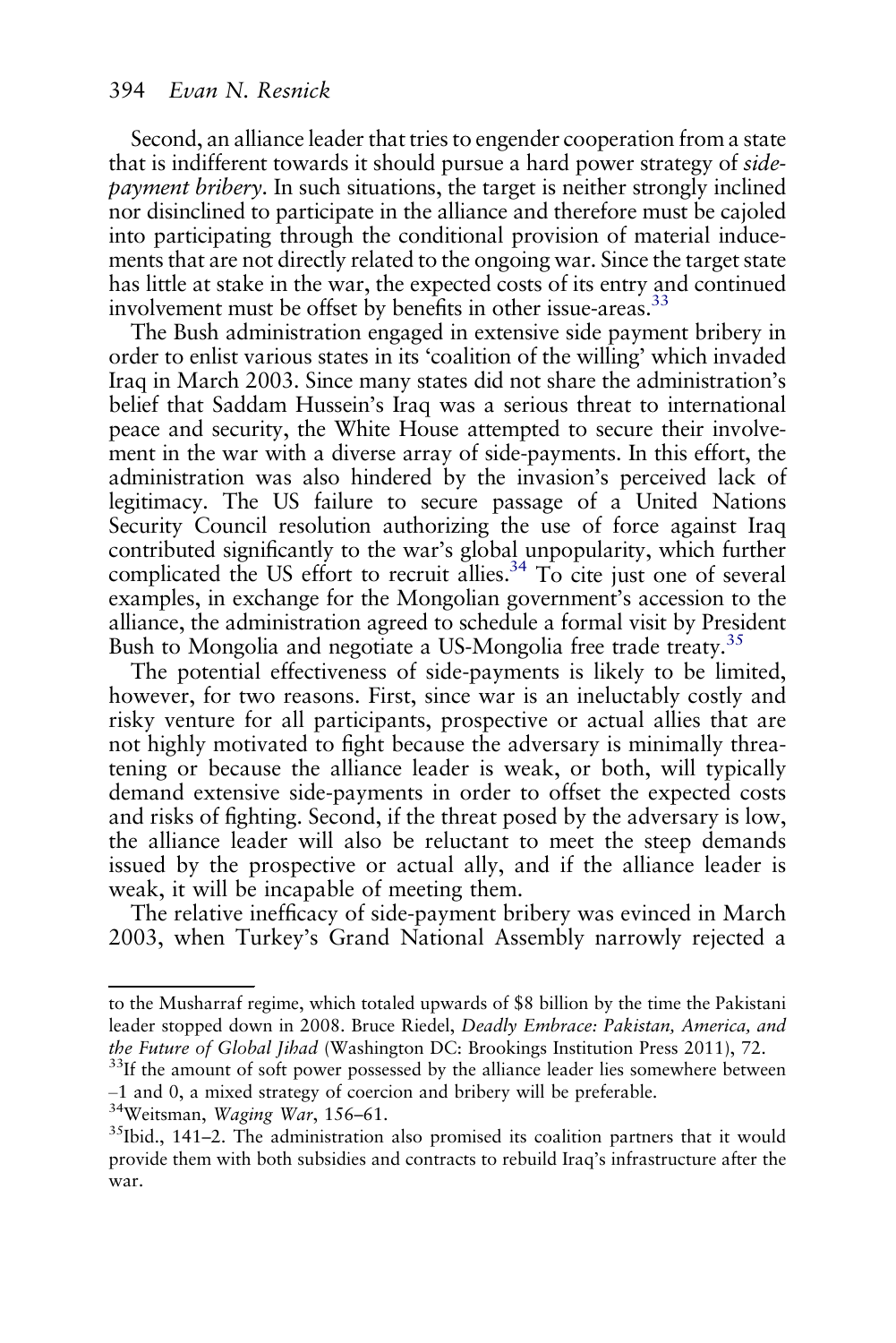resolution that would have permitted the United States to use Turkish territory to conduct the invasion of Iraq.<sup>36</sup> In order to secure Turkey's acquiescence, the Bush administration had offered it \$2 billion in military aid and \$4 billion in economic assistance. It also agreed to provide Ankara with a 'bridge loan' of \$8.5 billion.<sup>37</sup> The generosity of the US offer nevertheless failed to sway the newly elected Justice and Development Party (AKP), which held a majority in the Assembly. Not only did the AKP leaders (as well as Turkey's military) view Saddam Hussein's Iraq as a minor threat to Turkish security, but they also feared that a war against Iraq would retard Turkey's recovery from its worst recession in five decades and fan the flames of Kurdish separatism. In addition, Turkish public opinion was overwhelmingly opposed to participating in a US-led war against Iraq, by a staggering margin of 83–13.<sup>38</sup> Meanwhile, although US officials were eager to open a (northern) Turkish front for the invasion of Iraq to complement the primary (southern) front in Kuwait, they did not perceive it as being necessary for the invasion's success, which tempered the magnitude of the inducements they were willing to offer the AKP.39

Alliance leaders that possess a positive amount of soft power will be most likely to employ the hard power strategies of conditional or unconditional war-effort bolstering. If a prospective or incumbent ally is already motivated to participate in a war against the adversary, the leader will not have to deploy material rewards unrelated to the war-effort in order to secure its cooperation. Rather, the leader can deliver subvention, on either a conditional or unconditional basis, which enhances the ally's fighting power. Such inducements include the transfer of war materiel, strategic natural resources, intelligence, money, and even combat units to the ally. Bolstering will be more effectively undertaken on a conditional basis if the recipient is highly motivated to fight the adversary but holds preferences

<sup>&</sup>lt;sup>36</sup>Carol Migdalovitz, Iraq: Turkey, the Deployment of US Forces, and Related Issues, Congressional Research Service Report RL31794, 2 May 2003. Obtained from Wikileaks Document Release, <http://wikileaks.org/wiki/CRS-RL31794>, 13.  $\frac{37 \text{Ibid., } 15.}{38 \text{Ibid., } 5-11.}$  Notably, within days of the commencement of the invasion, Turkey

agreed to much scaled-down US requests for access to Turkish airspace, the provision of food, fuel, and other non-lethal supplies to US troops in northern Iraq, and Turkey's pledge not to enter northern Iraq. In return, the Bush administration agreed to provide Turkey with \$1 billion in economic aid, which it could use to leverage an additional \$8.5 billion in private loans (21–2).<br><sup>39</sup>To wit, in the several months leading up to the March 2003 invasion of Iraq,

Secretary of State Colin Powell did not pay a single visit to Turkey and instead delegated negotiations with Ankara to a subordinate who had little experience in Turkey. Michael Rubin, 'A Comedy of Errors: American-Turkish Diplomacy and the Iraq War,' Turkish Policy Quarterly 4/1 (Spring 2005), 3–4.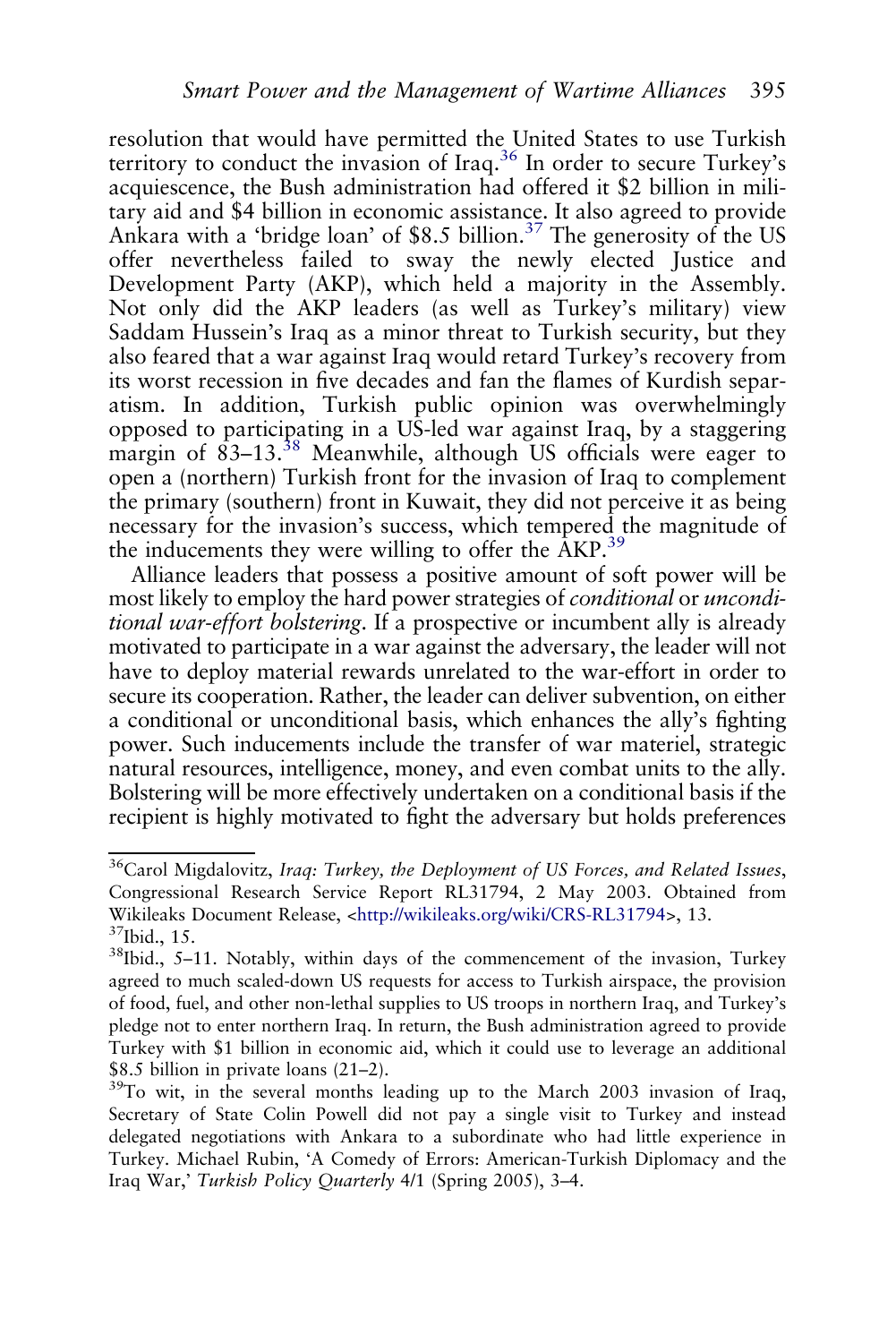that significantly diverge from those of the leader on the conduct and aims of the war.40 In this way, the leader can exploit the asymmetry of capabilities between itself and the recipient to manipulate the recipient's preferences. If the recipient broadly shares the leader's preferences on the conduct and aims of the war, then the leader does not have to attach behavioral conditions to its subvention in order to promote cohesion.

Both types of bolstering were employed by the Roosevelt administration during World War II under the aegis of the Lend-Lease program of allied military assistance, which played a crucial role in the eventual victory of the Grand Alliance. After the program was passed by Congress in March 1941, Lend-Lease aid was subsequently dispatched to no fewer than 38 allied countries, in the form of aircraft, weapons, ammunition, clothing, medical supplies, foodstuffs, and raw materials, worth a total value of \$50 billion. The largest recipients were Britain  $(\$30 \text{ billion})$  and the Soviet Union  $(\$10.6 \text{ billion})$ <sup>41</sup>

For most of the war, the White House dispatched Lend-Lease aid to its foremost allies of Britain and the USSR on an unconditional basis, but during the conflict's waning months, it began attaching explicit behavioral conditions to continued assistance. This reflected growing divisions between the US and both of its great power allies regarding war-aims and growing suspicions in Washington regarding their geopolitical ambitions. In late 1944, Roosevelt admonished British leaders that they would not receive bridging aid during the interregnum between the impending defeat of Germany and subsequent defeat of Japan unless London both suspended trade negotiations with the Argentine regime of Edelmiro Farrell – which the administration suspected of harboring pro-Nazi sympathies – and ceased obstructing US proposals on a postwar civil aviation regime.42 Meanwhile, three days

<sup>&</sup>lt;sup>40</sup>For states that are weakly motivated to fight, the alliance leader may have to resort to both side-payment bribes and conditional bolstering. For example, during the 2003–11 Iraq War, the Bush administration not only agreed to issue a security guarantee to Poland and station ballistic missile defense batteries on Polish soil (i.e. side-payment bribery), but also transferred \$240 million to the Polish government to support its forces in Iraq (i.e. bolstering). Weitsman, Waging War, 141.<br><sup>41</sup>R.G.D. Allen, 'Mutual Aid Between the US and the British Empire,' Journal of the

Royal Statistical Society 109/33 (1946), 250. Apart from Lend-Lease, the administration engaged in intensive intelligence-sharing with the British and, to a lesser extent, the Soviets. See Richard Overy, *Why the Allies Won* (New York: Norton 1995), 219–20. <sup>42</sup>President Roosevelt to the British Prime Minister (Churchill), telegram, 18 Nov. 1944,

in Foreign Relations of the United States, 1944, Vol. 7: The American Republics (Washington DC: US Government Printing Office 1967), 365; President Roosevelt to the Ambassador in the United Kingdom (Winant), telegram, 24 Nov. 1944, in Foreign Relations of the United States, 1944, Vol. 2: General Economic and Social Matters (Washington DC: US Government Printing Office 1969), 589.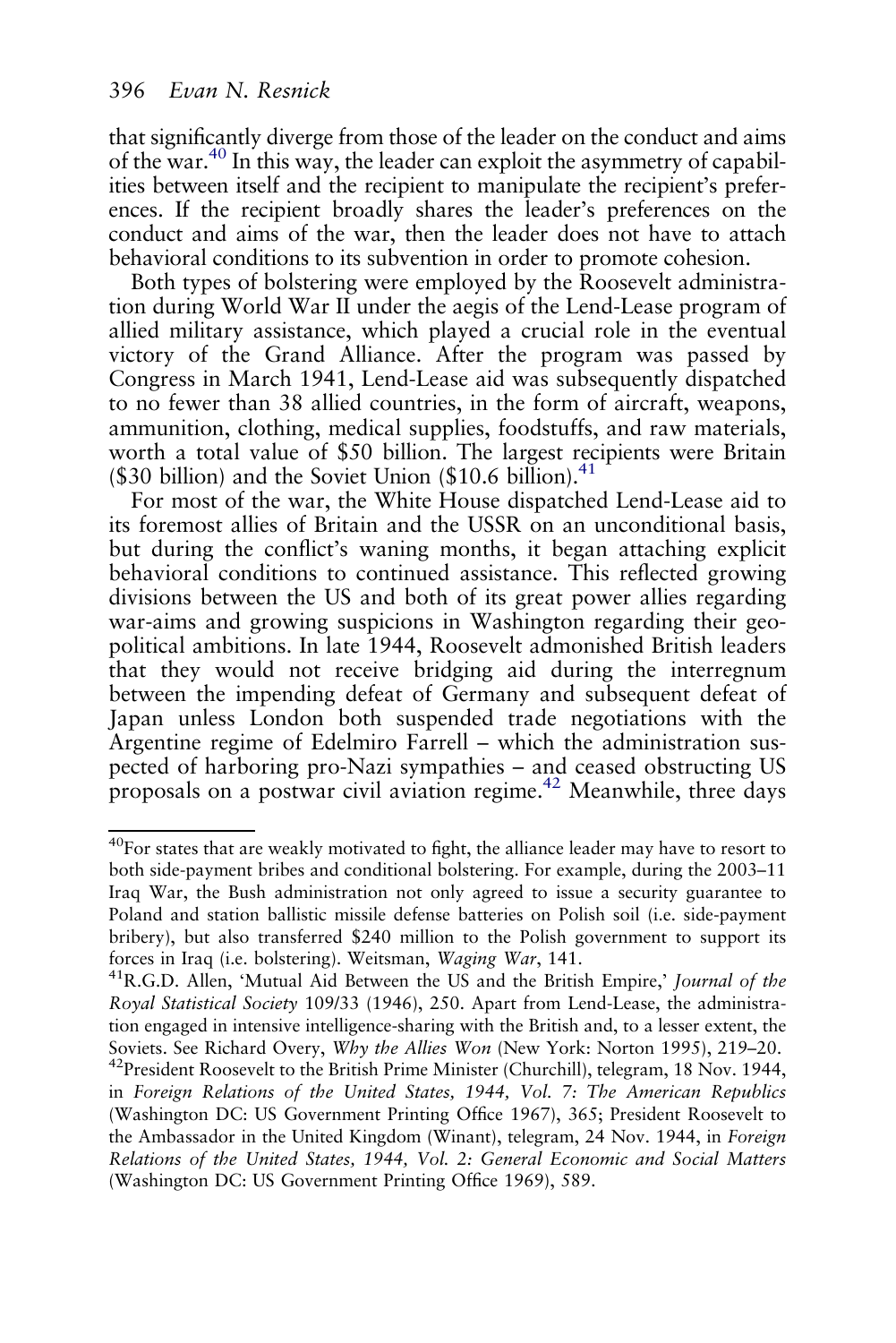after Germany's surrender in May 1945, Roosevelt's successor Harry S. Truman stipulated that future supply shipments to the USSR would only be approved if Moscow provided 'reasonably adequate information regarding their essentiality.<sup>43</sup> Two months later, the US State Department abandoned its previous passivity in response to the Soviet practice of retransferring its Lend-Lease supplies to third countries by threatening to cease shipping any items that Moscow retransferred in the future.<sup> $44$ </sup> The Lend-Lease case imparts that as the military fortunes of an alliance improve, the diminishing external threat depletes the soft power of the alliance leader, thereby necessitating its greater reliance on the conditional use of hard power.

#### A Typology of Alliance Leadership Failure

Alliance leaders can be expected to vary widely in the extent to which they effectively apprehend and exploit opportunities to wield soft power, and supplement their soft power with the requisite types and amounts of hard power. In order to maximize their wartime soft power, above all, policymakers need to be able to accurately assess not only the level of threat posed by the adversary towards itself and others, but also the magnitude of its own power relative to that of the adversary. These tasks are extremely difficult to execute effectively, however, for several reasons. First, the international system is an extremely complex and ambiguous information-rich environment characterized by a multitude of actors and variables.45 Second, the process of assaying power and threat is also burdened by the absence of objective and reliable indices for accurately measuring either concept.<sup>46</sup> Third, during wartime, states also routinely project deceptive images of their intentions and

<sup>43</sup>Acting Secretary of State and the Foreign Economic Administrator Leo Crowley to President Truman, memorandum, 11 May 1945, in Foreign Relations of the United States, 1945, Vol. 5: Europe (Washington DC: US Government Printing Office 1967), 999–1000.<br><sup>44</sup>George C. Herring, Jr, Aid to Russia 1941–1946: Strategy, Diplomacy, and the

Origins of the Cold War (New York: Columbia UP 1973), 229–30.<br><sup>45</sup>Robert Jervis, *Perception and Misperception in International Politics* (Princeton UP

<sup>1976), 31.</sup>

<sup>46</sup>Richard Ned Lebow, 'The Long Peace, the End of the Cold War, and the Failure of Realism,' in Richard Ned Lebow and Thomas Risse-Kappen (eds), International Relations Theory and the End of the Cold War (New York: Columbia UP 1996), 26–33; R. Harrison Wagner, 'What Was Bipolarity?', International Organization 47/1 (Winter 1993), 77–106; Keren Yarhi-Milo, 'In the Eye of the Beholder: How Leaders and Intelligence Communities Assess the Intentions of Adversaries,' International Security 38/1 (Summer 2013), 7–51.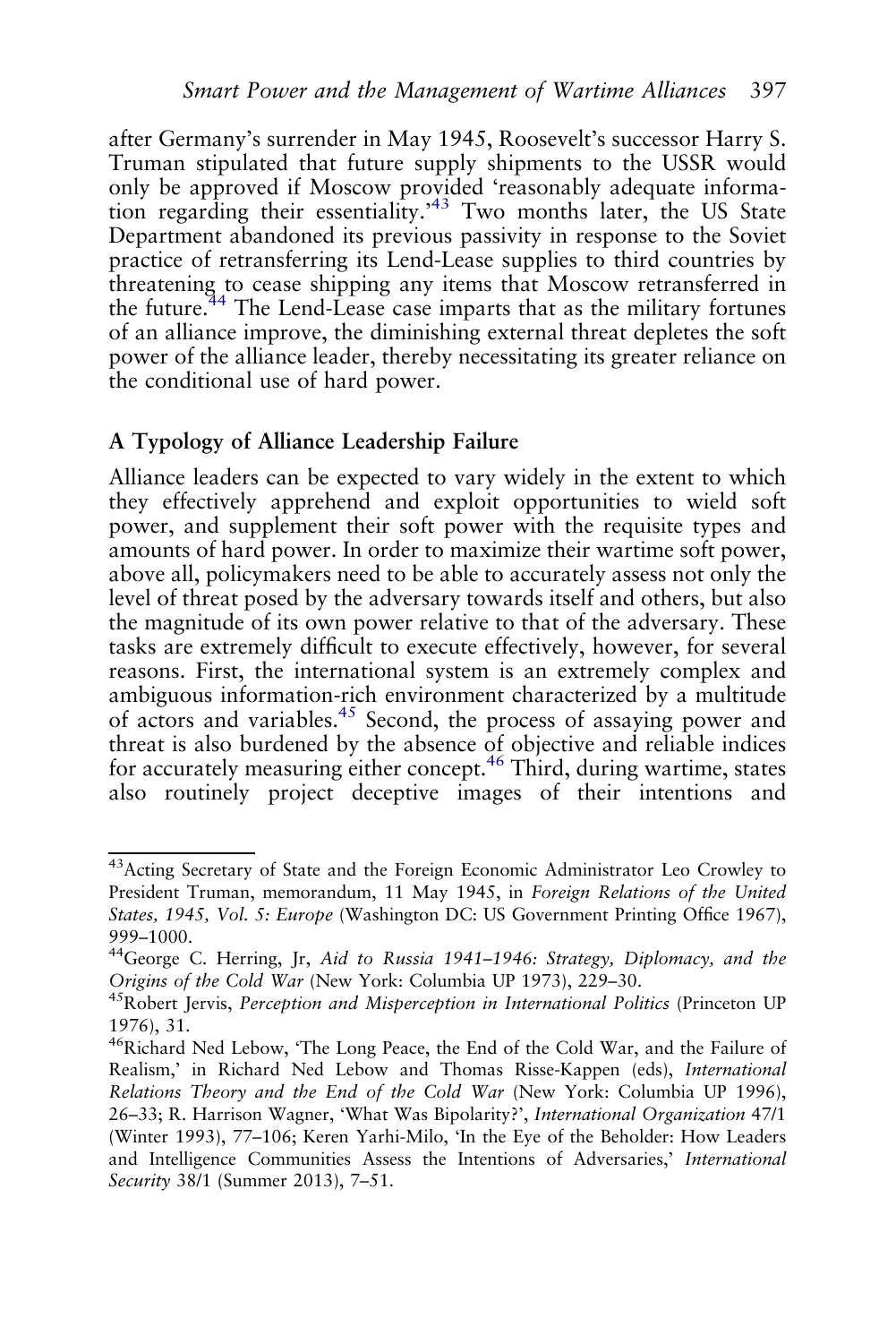capabilities towards both friends and foes in order to maximize their narrow self-interests. $47$  Fourth, decisionmakers are prone to various cognitive biases, which leads them to frequently misperceive the actions and motivations of other actors in the international system.<sup>48</sup> In addition, as discussed above, democratic and status-quo-oriented great powers should be more disposed to grant voice opportunities to allies than autocratic and revisionist ones.

Meanwhile, in order to deploy hard power, senior executive branch decisionmakers must possess sufficient 'state strength' to extract domestic resources for delivery to needy allies. In addition, decisionmakers must possess the autonomy to both affix necessary and prudent conditions to the delivery of those resources and prevent unnecessary and imprudent conditions from being affixed to their delivery by other domestic political actors. Since states very along a wide continuum of strength, some will be prove more capable than others of precisely modulating hard power deliveries to alliance partners.<sup>49</sup>

Alliance leaders can fail to exercise smart power in three ways, as summarized in Table 1.

| Type of Alliance<br>Leadership Failure | Hard Power                                        | Soft Power                                       | Illustrative Example                                                                                              |
|----------------------------------------|---------------------------------------------------|--------------------------------------------------|-------------------------------------------------------------------------------------------------------------------|
| malign neglect                         | in possession but<br>insufficiently<br>exploited  | in possession but<br>insufficiently<br>exploited | US relationship with<br>NATO allies during<br>initial phase of the<br>war in Afghanistan,<br>Oct. 2001-early 2002 |
| heavy-handedness                       | deployed in<br>excess                             | in possession but<br>insufficiently<br>exploited | US relationship with<br>Soviet Union and<br>Britain during final<br>months of World War<br>II, May-August 1945    |
| light-handedness                       | in possession, but<br>insufficiently<br>exploited | overestimated                                    | US relationship with<br>Britain and Pakistan<br>during Vietnam War,<br>1964–66                                    |

Table 1. A Smart Power Typology of Alliance Leadership Failure

<sup>&</sup>lt;sup>47</sup>Robert Jervis, The Logic of Images in International Relations (New York: Columbia UP 1989).<br><sup>48</sup> Jervis, *Perception and Misperception in International Politics*.

<sup>&</sup>lt;sup>49</sup>Stephen D. Krasner, Defending the National Interest: Raw Materials, Investments, and US Foreign Policy (Princeton UP 1978).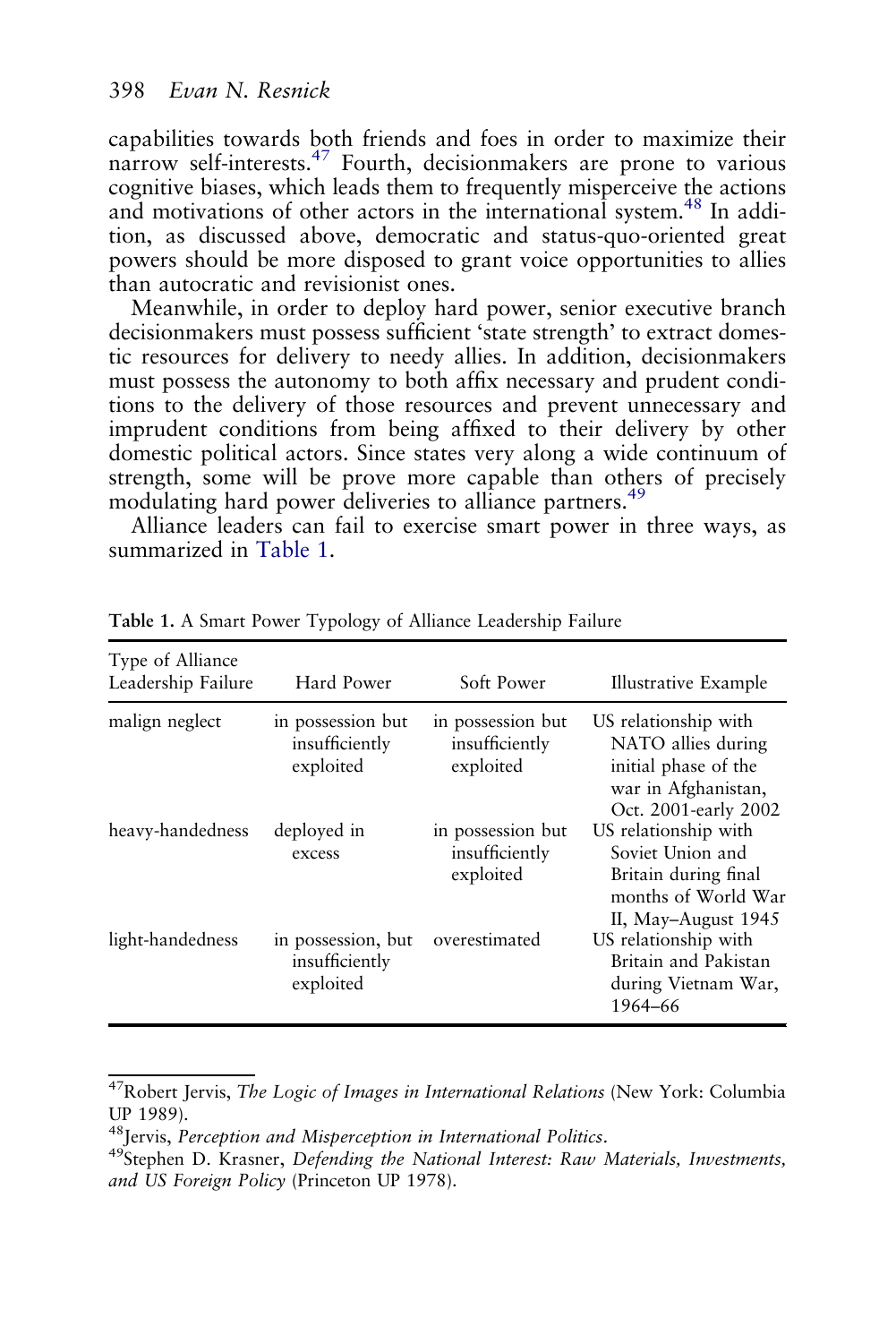The first type of failure, which I refer to as *malign neglect*, occurs if the leader deploys insufficient amounts of both hard and soft power towards prospective or incumbent allies. Neglect will be most likely to occur during wars in which the alliance leader is highly confident that robust allied support is unnecessary to achieve victory at an acceptable cost and/or that the short-term threat posed to it by the adversary places a premium on the expedient execution of military operations, which is far easier to do on a unilateral basis than a multilateral one.<sup>50</sup> Neglect can only be judged a 'failure' to exercise smart power in a particular instance if either or both of these calculations by the alliance leader prove to be inaccurate.

A contemporary example of malign neglect was the George W. Bush administration's lack of cooperation with America's North Atlantic Treaty Organization (NATO) allies in the immediate wake of the 9/11 terrorist attacks. The shocking severity of the attacks prompted a massive 'outpouring of international support [on America's behalf],'<sup>51</sup> and elicited widespread fears of follow-on attacks against the US and its allies. This support was reflected in the United Nations Security Council's unanimous condemnation of the attacks and explicit acknowledgement of the United States' 'right of individual or collective self-defense' as enshrined in Article 51 of the UN Charter.<sup>52</sup> In addition, the North Atlantic Council took the historically unprecedented step of unanimously invoking Article V of the North Atlantic Treaty, which holds that all members 'agree that an armed attack against one or more of them … shall be considered an attack against them all.'53

As the Bush administration prepared to initiate military operations against Al-Qa'eda and its Taliban sponsors in Afghanistan, it mostly spurned allied offers of military assistance. Rather than integrate NATO special operations and other military forces into its Afghanistan campaign, the administration merely agreed to symbolically deploy NATO Airborne Warning and Control System (AWACS) aircraft within the United States as part of its homeland security

<sup>50</sup>Sarah Kreps, 'When Does the Mission Determine the Coalition? The Logic of Multilateral Intervention and the Case of Afghanistan,' Security Studies 17 (2008), 531–67.<br><sup>51</sup>Ibid., 532.<br><sup>52</sup>Text of United Nations Security Council Resolution #1368, adopted 12 Sept.

<sup>2001,</sup> [<http://daccess-dds-ny.un.org/doc/UNDOC/GEN/N01/533/82/PDF/N0153382.pdf?](http://daccess-dds-ny.un.org/doc/UNDOC/GEN/N01/533/82/PDF/N0153382.pdf?OpenElement) [OpenElement](http://daccess-dds-ny.un.org/doc/UNDOC/GEN/N01/533/82/PDF/N0153382.pdf?OpenElement)>.<br><sup>53</sup>Text of North Atlantic Treaty, signed 9 April 1949, <[www.nato.int/cps/en/natolive/](http://www.nato.int/cps/en/natolive/official_texts_17120.htm)

offi[cial\\_texts\\_17120.htm](http://www.nato.int/cps/en/natolive/official_texts_17120.htm)>.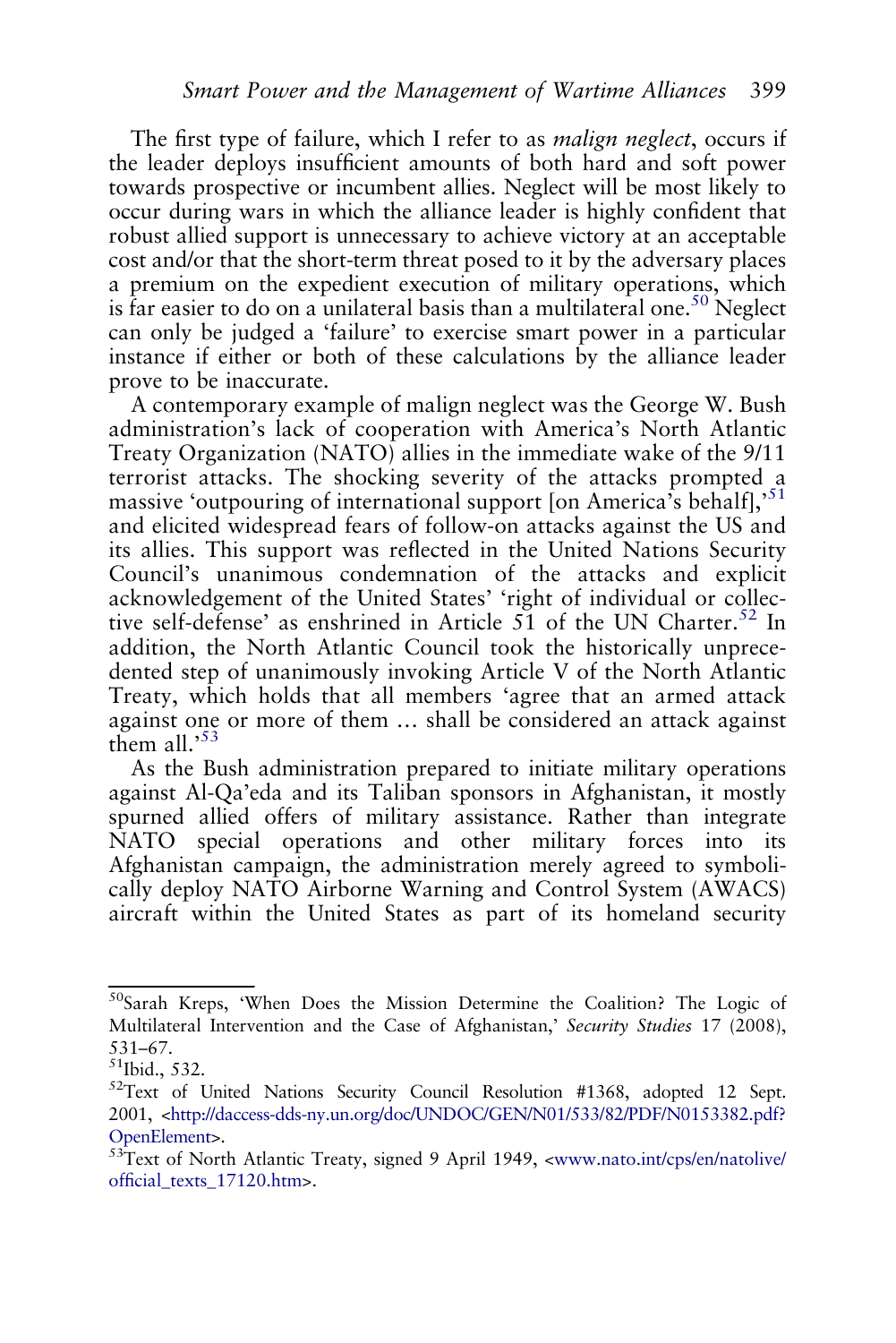operation.<sup>54</sup> This move generated considerable allied resentment. According to Nora Bensahel,

many Europeans were dissatisfied with the small role that the alliance played in the response to the September 11 attacks and attributed it to US unilateralism and arrogance. While they understood the need to ensure effective command and control, they felt that they had given the United States unconditional political support through the invocation of Article 5 and that they should at least be consulted about the direction of the military campaign.<sup>55</sup>

The only allied state which the White House permitted to take part in military operations in Afghanistan, the United Kingdom, was itself minimally involved in the early stages of the conflict. Although some special operations forces from Australia, Canada, Denmark, France, Poland, Turkey, and Germany were later included in the campaign, they were not deployed until several months after the November 2001 collapse of the Taliban and were not integrated into US war plans.<sup>56</sup> This exclusionary behavior was attributable to senior Bush administration officials' belief that the war could be won relatively easily without significant allied involvement. In addition, officials were understandably wary of the cumbersome command and control arrangements that would be activated in the event of NATO involvement, especially in light of NATO's chaotically managed 1999 air war against Serbia.<sup>57</sup>

The administration's decision to marginalize NATO at the outset of the Afghanistan War was problematic, however, in at least two respects. First, in late 2001 the US experienced tremendous difficulties in preventing the escape of Al-Qa'eda and Taliban forces from Afghanistan into neighboring Pakistan and White House officials overestimated the capabilities and resolve of indigenous Afghan forces. The inclusion of NATO special operations forces earlier in the fight might have therefore more effectively helped thwart the exfiltration of enemy fighters and their overseers, particularly Al-Qa'eda leaders Osama bin Laden and Ayman al-Zawahiri and Taliban leader Mullah Muhammed  $Omar.<sup>58</sup>$ 

<sup>54</sup>Nora Bensahel, The Counterterror Coalitions: Cooperation with Europe, NATO, and the European Union (Santa Monica, CA: RAND 2003), 8–9.<br><sup>55</sup>Bensahel, *The Counterterror Coalitions*, 16–17.<br><sup>56</sup>Kreps, 'When Does the Mission Determine the Coalition?', 542–4.<br><sup>57</sup>Bensahel, *The Counterterror Coalition*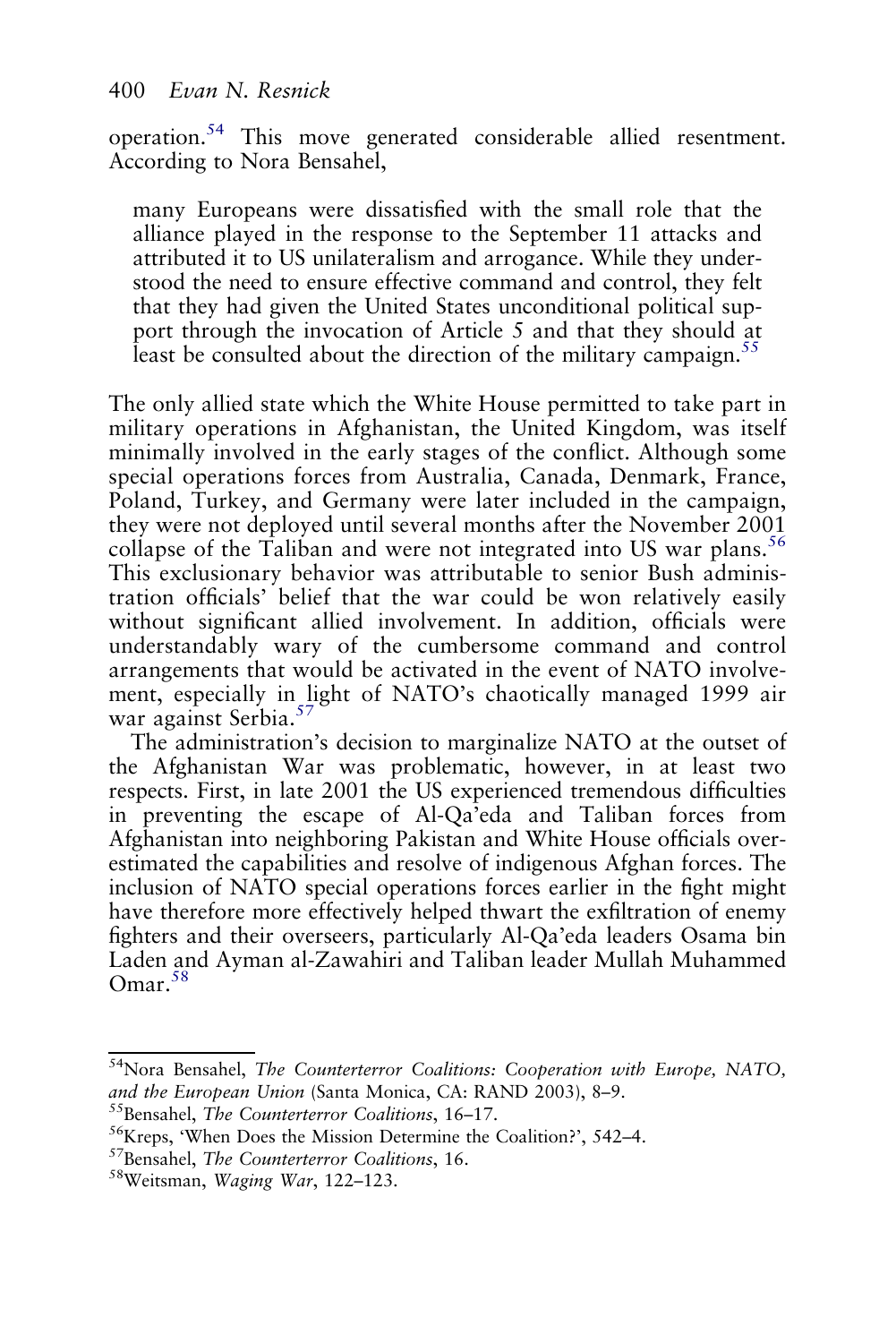Second, as the war to depose the Taliban wore down, the administration reversed course and began to solicit allied intervention under the aegis of the International Security Assistance Force (ISAF), which was created in December 2001 for the purpose of helping to stabilize the interim Afghan government of President Hamid Karzai. In August 2003, NATO formally assumed command of the mission, which until 2009 operated under a different mandate and a distinct authority from Operation 'Enduring Freedom', the US-dominated military campaign in Afghanistan.59 Since its inception, however, ISAF's cohesion and performance have been vitiated by pitched 'disagreements over burden sharing, caveats, and troop levels.'<sup>60</sup> To the degree that the Bush administration's malign neglect of NATO in the immediate aftermath of 9/11 alienated those same allies that were later beseeched repeatedly by the White House to contribute to the follow-on ISAF mission, the early decision could be construed to have been a smart power failure.

The second type of failure, *heavy-handedness*, occurs when the alli-<br>leader insufficiently exploits its available soft power. ance leader insufficiently exploits its available soft power. Consequently, it errs by deploying excessive amounts of coercive hard power towards prospective or incumbent allies, or it offers material inducements to them on an exceedingly stringent basis, resulting in their unnecessary disaffection.

Heavy-handedness was evident in the final phase of the otherwise extremely successful US Lend-Lease program during World War II that was discussed above. Although the diminishing threat posed by the Axis powers in early 1945 warranted a prudent shift from the unconditional to conditional provision of war materiel to the British and Soviets, the Truman administration needlessly strained relations with both allies as a result of the peremptory manner in which it terminated the program. With regard to the Soviet Union, on 11 May 1945 Truman signed a directive stipulating that Soviet requests for additional aid should only be considered 'on the basis of reasonably accurate information regarding the essentiality of Soviet military supply requirements and in light of the competing demands for supplies in the changing military situation.<sup>'61</sup> Consequently, the Foreign Economic Administration, which was responsible for the program's implementation, overreacted by immediately halting the loading of Lend-Lease supplies on ships in US ports and even instructing supply ships that were already en route to

<sup>&</sup>lt;sup>59</sup>Ibid., 99-131; David P. Auerswald and Stephen M. Saideman, NATO in Afghanistan: Fighting Together, Fighting Alone (Princeton UP 2014).<br><sup>60</sup>Ibid., 123.<br><sup>61</sup>Memorandum by the Acting Secretary of State and the Foreign Economic

Administrator (Crowley) to President Truman, 11 May 1945, Foreign Relations of the United States, 1945, Vol. 5: Europe, 1000.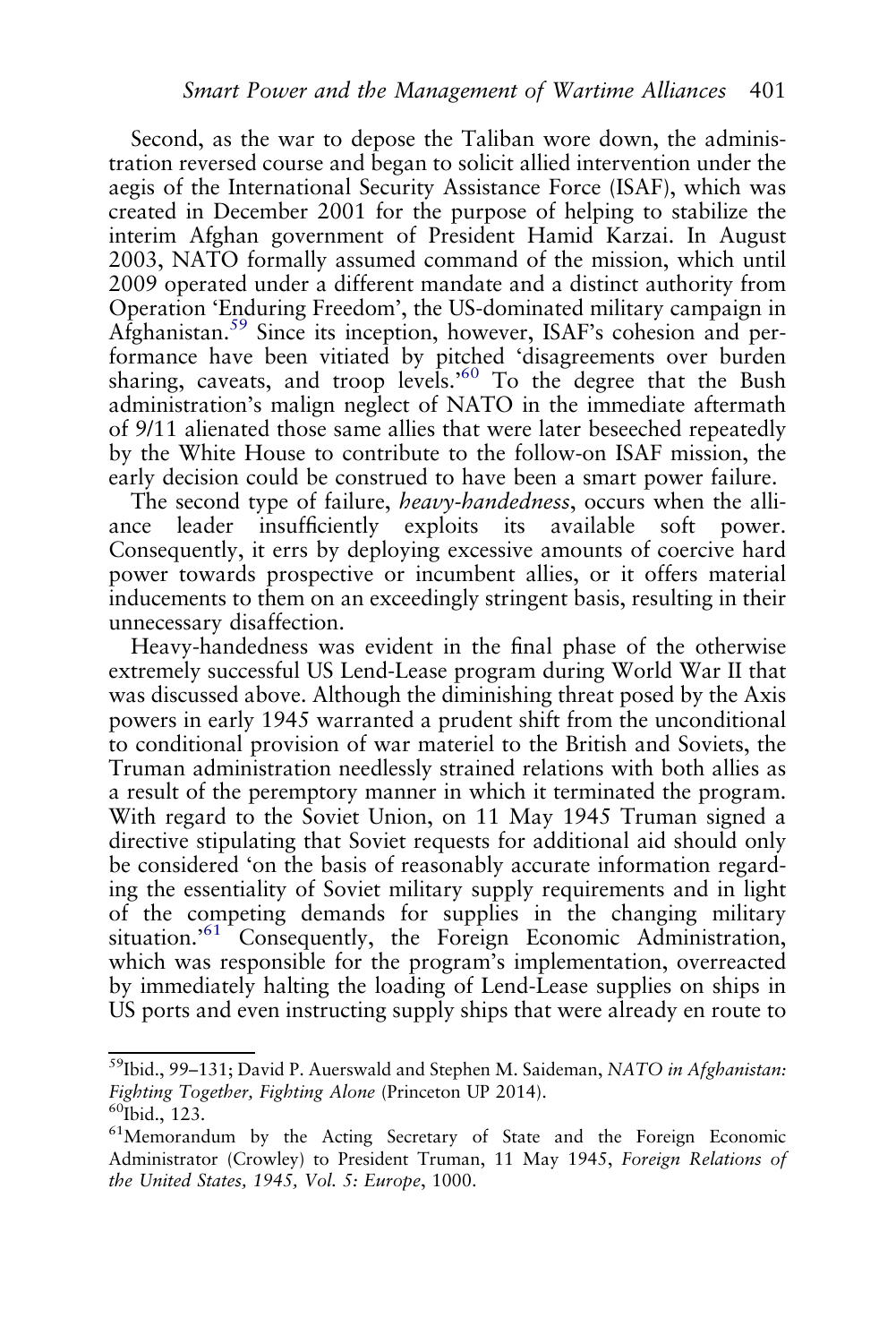the Soviet Union to return to the US According to historian George Herring this constituted a 'serious diplomatic blunder,' as '[t]he abruptness of the change shocked and angered the Russians, and although Truman later modified his order, the handling of Lend-Lease marks an important milestone in the transition from wartime alliance to Cold War enmity.'<sup>62</sup>

The administration's draconian aid policy towards Britain during the final months of the war was no less self-defeating. In the immediate wake of Germany's 7 May 1945 surrender to the Allies, Truman directed the US Army to repossess most of the aid that had already been scheduled to be transferred to British forces in Europe. Then, in response to Truman's announcement on 5 July that all future Lend-Lease aid would be restricted to those items that were to be 'used in the war against Japan,' the War Department forbade the provision of any new supplies for British occupation troops in Europe, even though these forces usefully enabled the US Army to redeploy its own troops from Europe to the Pacific.<sup>63</sup> Finally, on 21 August, the White House unexpectedly terminated the Lend-Lease program, prompting a shocked Churchill to publicly condemn the decision in the House of Commons as 'rough and harsh.'<sup>64</sup> Truman would later claim that the sudden cutoff of Lend-Lease to Britain represented the greatest mistake of his presidency.65

The third type of wartime alliance management failure, *light*handedness, depicts situations in which the alliance leader overestimates its available soft power and consequently deploys insufficient hard power to elicit allied cooperation. Light-handedness becomes possible if prospective or incumbent allies are not voluntarily disposed to cooperate closely with the leader because the threat posed by the adversary is low, the leader is militarily weak, or the leader refrains from providing voice opportunities to its partners. In such circumstances, the alliance will fragment or will be stillborn if the leader refrains from consequently offering up enough material inducements, attaching sufficiently stringent conditions to these material inducements, or threatening to punish non-cooperation.

<sup>&</sup>lt;sup>62</sup>Herring, Aid to Russia 1941–1946, 181, 206.<br><sup>63</sup>Robert M. Hathaway, Ambiguous Partnership: Britain and America, 1944–1947 (New York: Columbia UP 1981), 145–7.<br><sup>64</sup>Quoted in Ibid. Truman's actions amounted to a betrayal of Roosevelt's earlier pledge

to Churchill that Lend-Lease aid would continue to flow during the interregnum between the defeat of Germany and subsequent defeat of Japan. Hathaway, Ambiguous Partnership, 65–6.<br><sup>65</sup>Herring, Aid to Russia, 1941–1946, 236.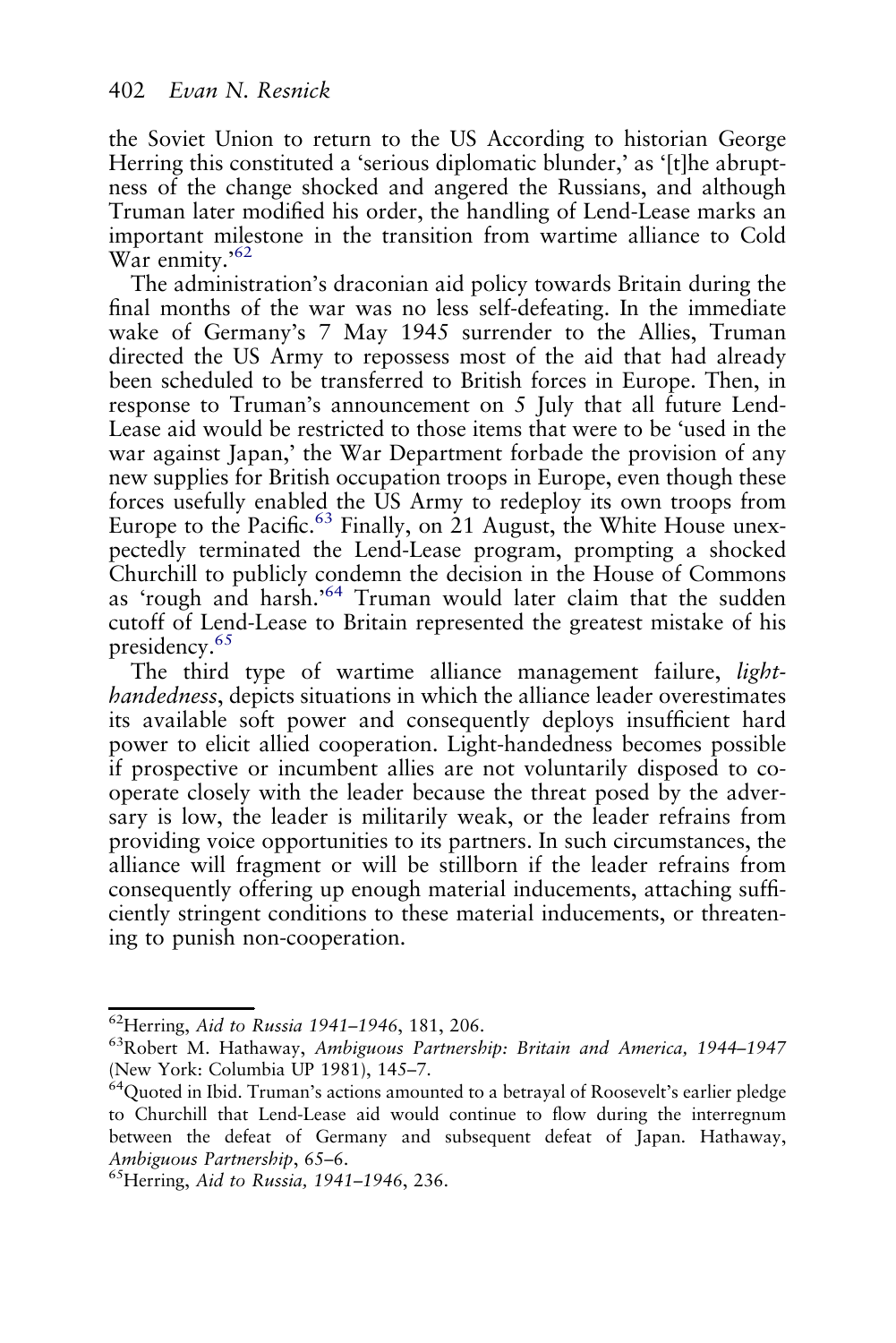Light-handedness was evident in President Lyndon B. Johnson's efforts to generate allied involvement in the US war in Vietnam. In an April 1964 press conference, Johnson proclaimed that 'we would like to see some other flags [in South Vietnam],<sup>566</sup> to help the United States stanch the spread of communism in Southeast Asia. The administration sought to portray the war as a collective security operation undertaken by the regional Southeast Asian Treaty Organization (SEATO) alliance, which had formed in 1954. Of SEATO's seven members, however, only four – the United States, Australia, New Zealand, and the Philippines – were actually participating in the war, while the remaining three – Britain, France, and Pakistan – were not. Whereas France was considered a lost cause owing to the vociferousness with which French President Charles De Gaulle criticized US policy in Vietnam, Britain and Pakistan were considered by the White House to be viable contributors.<sup>67</sup>

Although Johnson was especially eager to enlist Britain because it was both a member of NATO and SEATO, he relied exclusively on moral suasion in his appeals to Prime Minister Harold Wilson, stressing Britain's legal obligation as a member of SEATO to enter the war.<sup>68</sup> He rejected suggestions by White House advisors in mid-1965 that the US condition its continued provision of support to the British pound sterling – which had endured a succession of crises since 1945 – to a British troop deployment to Vietnam. National Security Advisor MacGeorge Bundy fruitlessly insisted to Johnson that 'a British brigade in Vietnam would be worth a billion dollars at the moment of truth for sterling.' Two years later, Secretary of State Dean Rusk 'rather wryly [claimed] …that he did think we could help the British with their financial troubles if only "they put forces into Vietnam".<sup>69</sup> Once again, Johnson demurred, fearing that if US coercion of its closest ally became public knowledge it would provoke a public outcry. Johnson also feared that if the White House made good on its threat to abandon the pound, a run on the pound would in turn lead to an attack on the dollar.70

The White House similarly demurred from expending sufficient hard power resources to secure Pakistani military intervention in Vietnam. In a July 1964 meeting between Johnson and Pakistan's US ambassador, Ghulum Ahmed, the president declared that he 'had been shocked by

<sup>66</sup>Quoted in Jonathan Colman and J.J. Widen, 'The Johnson Administration and the Recruitment of Allies in Vietnam, 1964–1968,' History 94/316 (Oct. 2009), 484.<br><sup>67</sup>Ibid., 485–90.<br><sup>68</sup>Ibid., 492.<br><sup>69</sup>Quoted in Ibid., 496. <sup>70</sup>Ibid., 497.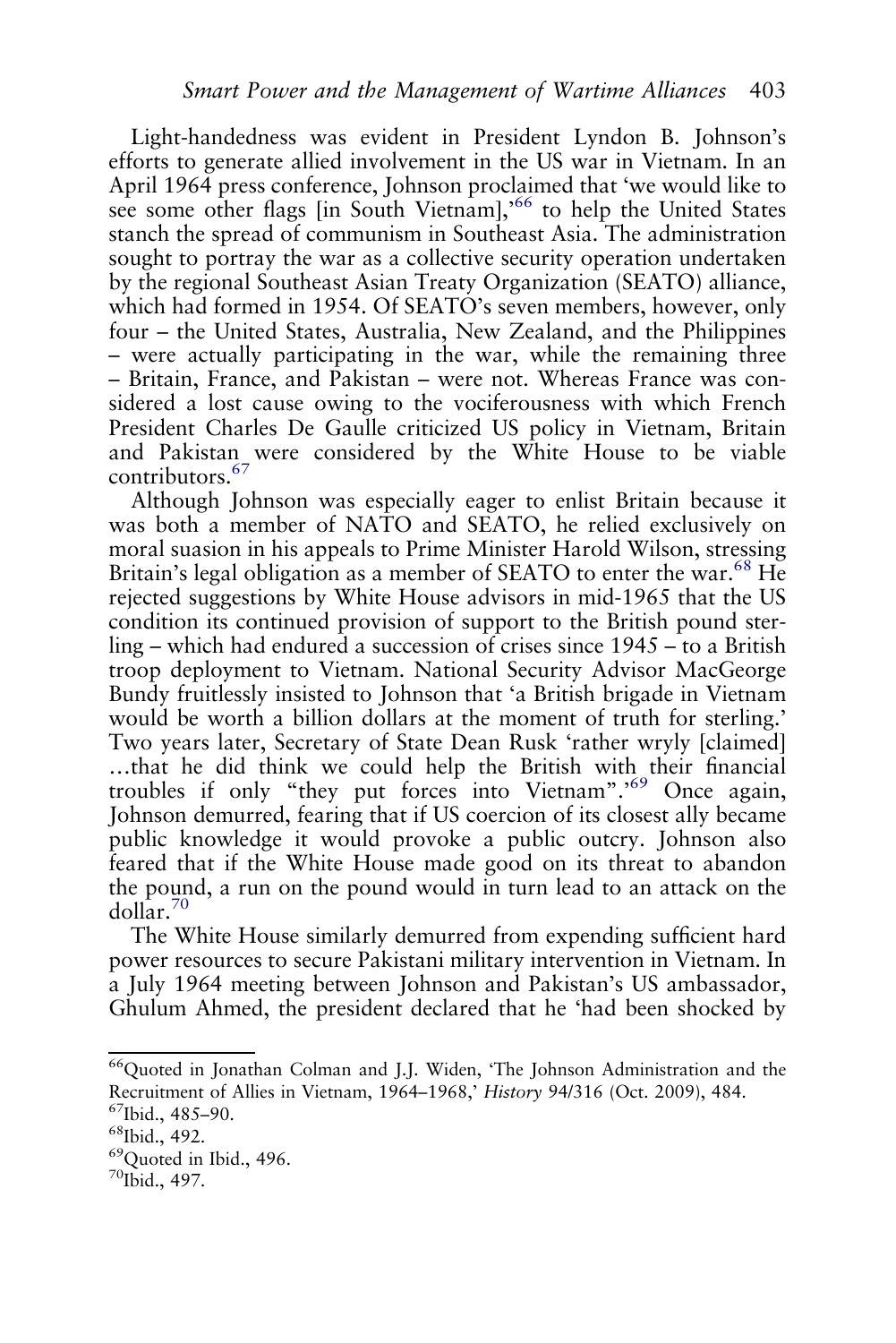#### 404 Evan N. Resnick

[Pakistani President Mohammed Ayub Khan's] silence [on Vietnam],' and accused Pakistan of 'ignor[ing] its alliance obligations.<sup>71</sup> In response, Ayub merely offered to dispatch 5,000 civilians to Vietnam, in return for an undisclosed price that was judged by Defense Secretary Clark Clifford to be 'exorbitant' and by Chairman of the Joint Chiefs of Staff General Burton Wheeler to be 'too high.'72

#### Conclusion

In this paper I have appropriated Joseph Nye's concept of smart power to devise an analytical framework for assessing the wartime management of military alliances, empirically focusing on alliances spearheaded by the United States. To this end I proposed that three discrete bases of soft power predominate during a wartime context and that the coerciveness with which an alliance leader deploys hard power towards its partners should vary inversely with the amount of soft power that it possesses. I proceeded to identify four hard power strategies for alliance management and establish a threefold typology of alliance management failure.

Admittedly, this framework merely represents a preliminary effort to apply a still incipient research program on smart power into the relatively uncharted intellectual territory of wartime alliance behavior. The various premises and propositions that undergird the framework thereby require more systematic testing. Even so, however, it is difficult to resist at least preliminarily speculating about two of the framework's possible implications for current US national security policy.

First, in the unfortunate event that the US finds itself at war with a future adversary, it will possess a larger reservoir of soft power vis-à-vis its allies if it practices a grand strategy of offshore balancing as opposed to one of primacy or deep engagement, which it has pursued since the end of the Cold War. The chief difference between offshore balancing and primacy is that the former minimally entails a withdrawal of forward-deployed US troops from their bases in allied states and maximally necessitates the abrogation of America's standing alliances.<sup>73</sup>

<sup>&</sup>lt;sup>71</sup>Quoted in Dennis Kux, Disenchanted Allies, 151.<br><sup>72</sup>Notes of Meeting, 19 June 1968, Document 276, Foreign Relations of the United States 1964–1968: Vol. 6, Vietnam, Jan.–Aug. 1968 (Washington DC: US Government Printing Office 2002).<br><sup>73</sup>On offshore balancing, see for example, Christopher Layne, 'From Preponderance to

Offshore Balancing: America's Future Grand Strategy,' International Security 22/1 (Sept. 1997), 1–39; Barry R. Posen, Restraint: A New Foundation for US Grand Strategy (Ithaca, NY: Cornell UP 2014); John J. Mearsheimer, 'Imperial By Design,' The National Interest, No. 111 (Jan./Feb. 2011), 16–34; and Stephen M. Walt, Taming American Power: The Global Response to US Primacy (New York: Norton 2005).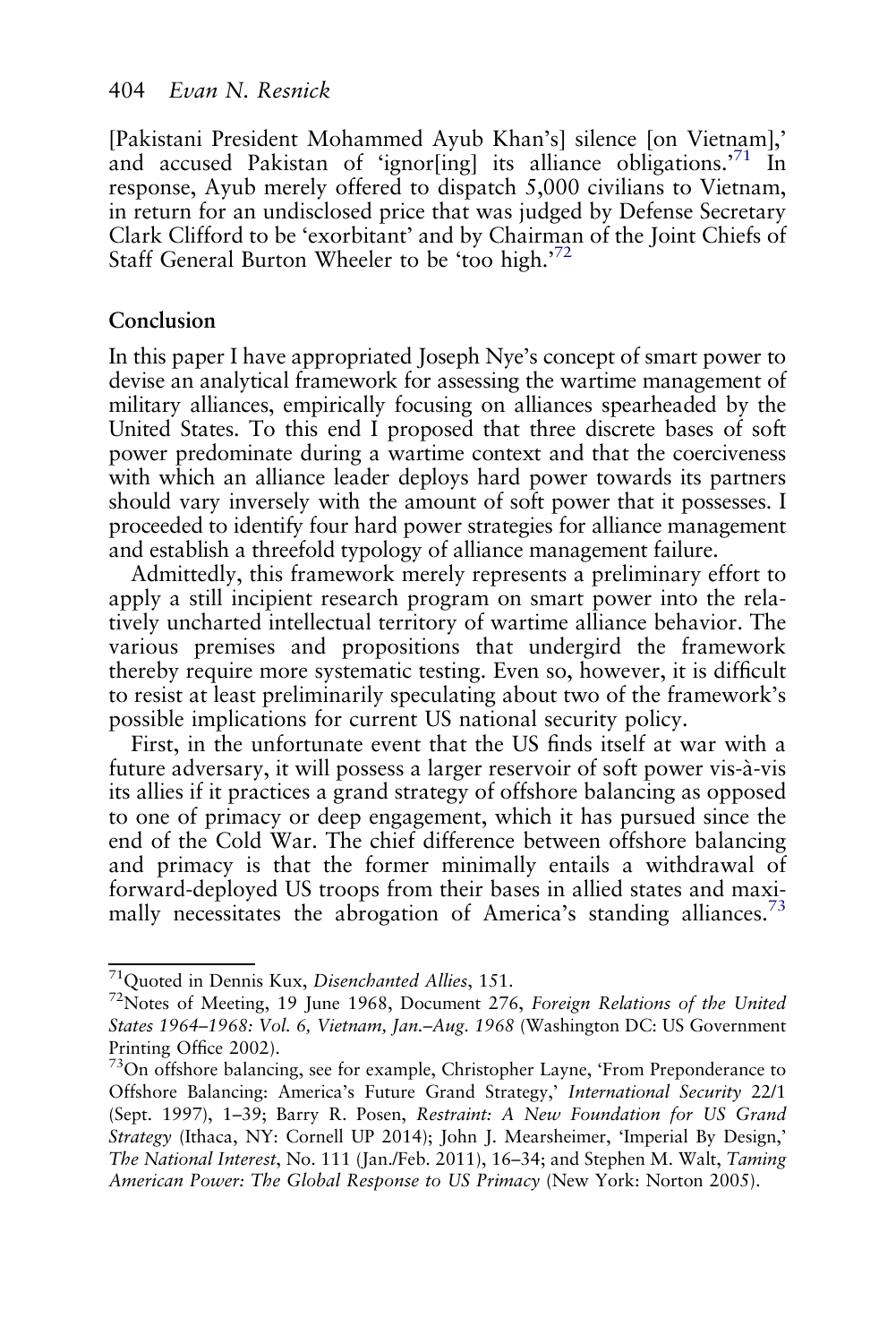Offshore balancing is premised on the belief that the United States' chief national security interests are the defense of its sovereign territory and the maintenance of a balance of power in the three regions that are most strategically important to the US, namely, Europe, Asia, and the Persian Gulf.<sup>74</sup> The most cost-effective and prudent way to achieve these ends is to rely on local actors to do the heavy lifting of countering the rise of potential regional hegemons, while keeping US forces over the horizon in the event that they fail in this task. In doing so, the US will not only forestall free-riding by regional actors whose interests are even more directly jeopardized by the rise of hegemonic powers in their immediate neighborhoods than those of the US, but will also inoculate Washington from becoming entrenched in local quarrels and conflicts that are tangential to its vital interests. By contrast, primacy views US interests more expansively, encompassing the ambitions of forestalling the rise of new great powers and promoting the global spread of democracy. Consequently, it mandates a relatively large US defense budget, the perpetuation of US standing alliances, and the forward deployment of US armed forces throughout the world. $75$ 

Whatever its additional merits, even modest grand strategic retrenchment will enhance US soft power vis-à-vis prospective allies in future wars. By even modestly circumscribing its military deployments and alliance commitments to allied states, the US would compel those states to take greater responsibility for ensuring their own security. This means that they will experience a heightened sense of threat in the event that a local rival pursues an expansionist drive to dominate the region and will be highly motivated to cooperate militarily with Washington to defeat the rival. By contrast, the maintenance of US primacy desensitizes regional actors that are already allied or aligned with the United States, and especially those which already house US military bases, to the threat posed to their security by neighboring adversaries. As a result, the US will possess less soft power vis-à-vis its partners and will be placed in the ironic position of having to cajole,

<sup>&</sup>lt;sup>74</sup>Mearsheimer, 'Imperial By Design,' 18.<br><sup>75</sup>Exemplars of primacy, in both its neoconservative and liberal varieties, include William Kristol and Robert Kagan, 'Toward a Neo-Reaganite Foreign Policy,' Foreign Affairs 75/4 (July/Aug. 1996), 18–33; Samuel P. Huntington, 'Why International Primacy Matters,' International Security 17/4 (Spring 1993), 68–84; G. John Ikenberry, Liberal Leviathan: The Origins, Crisis, and Transformation of the American World Order (Princeton UP 2011); Stephen G. Brooks and William Wohlforth, World Out of Balance: International Relations and the Challenge of American Primacy (Princeton UP 2008); and Stephen G. Brooks, G. John Ikenberry, and William C. Wohlforth, 'Don't Come Home America: The Case Against Retrenchment,' International Security 37/3 (Winter 2012/13), 7–51.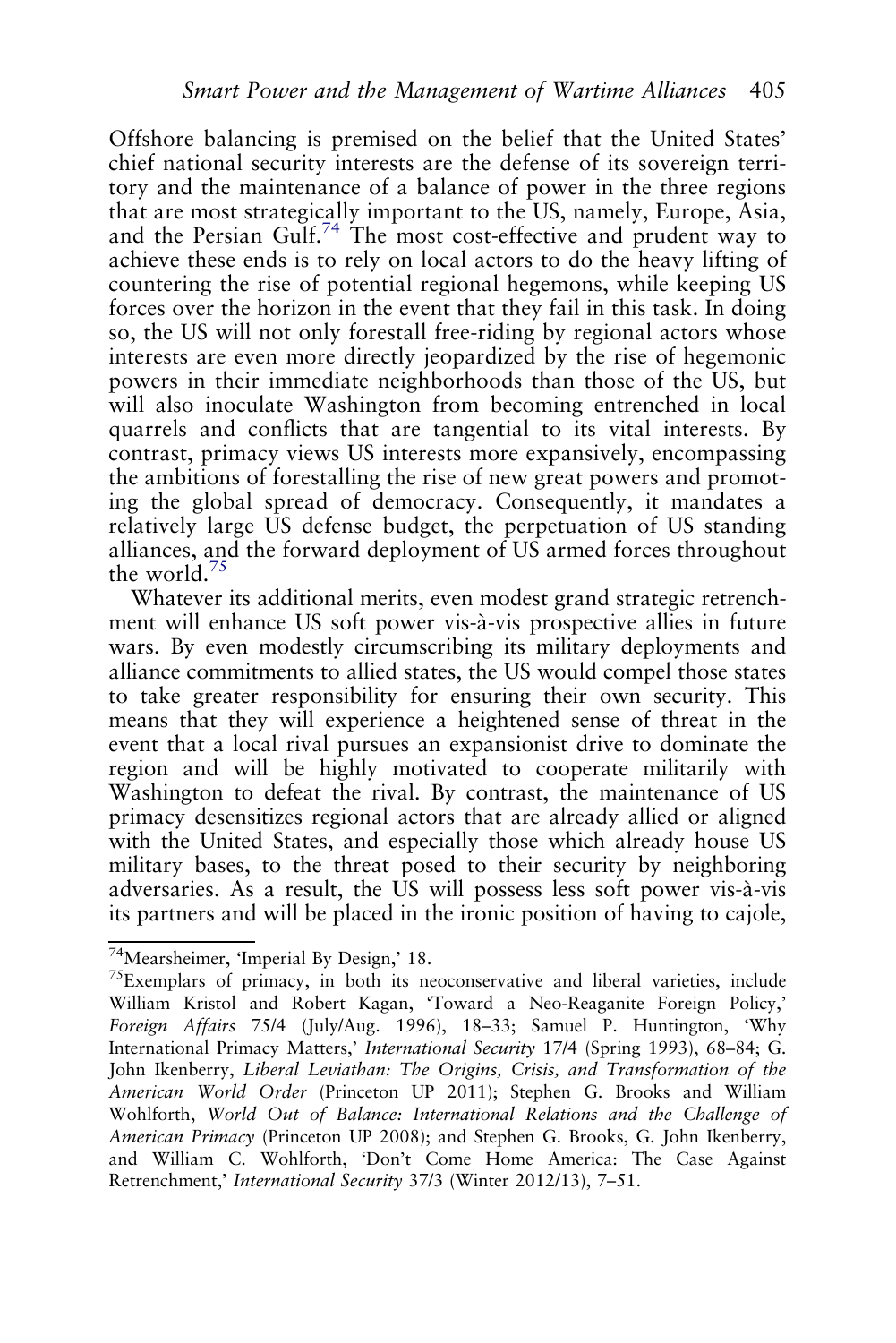bribe, or otherwise beseech its local allies and partners to contribute to wars that more gravely threaten their survival than that of their hegemonic patron. The lower need for the US to expend hard power resources to secure allied cooperation in the former scenario adds an additional element of potential cost-savings attendant to the adoption of an offshore balancing strategy, which to date has been unappreciated by proponents.

Second, the US will also enjoy minimal soft power to the degree that it continues to embroil itself in counterinsurgency wars such as those it has most recently waged in Afghanistan and Iraq. These wars are distinguished from conventional inter-state conflicts by their exclusively defensive character.<sup>76</sup> An insurgent group is by definition a militarily weak actor which seeks to delegitimize and enervate the far stronger government of a given state by progressively weakening its perceived ability to protect and govern the populace. Insurgents are only capable of evading defeat and death by eschewing uniforms that would identify them as combatants, adopting indirect hit and run style tactics, and relying on supportive elements of the surrounding population to provide them with money, weapons, supplies, and sanctuary.<sup>77</sup> As a result, insurgents lack both the motivation and capability to pose a serious military threat to surrounding states.

After the rapid toppling of the Taliban regime in Afghanistan in late 2001 and Saddam Hussein's Ba'ath regime in Iraq in early 2003, both US-led wars transitioned into counterinsurgency campaigns.<sup>78</sup> During both campaigns, the US has had to deploy extensive hard power resources in the form of both bribes and conditional war-effort bolstering to enhance allied cooperation and forestall defections. This is easily explicable as US allies in both conflicts have participated in spite of the minimal threat posed to their security by either the reconstituted Taliban or the heterogeneous Iraqi insurgents, whose military capabilities are exceedingly weak and whose foremost goal is to overthrow the Afghan and Iraqi governments, respectively, not attack the US or its allies. This additional expense attached to counterinsurgency wars, which tend to be considerably more protracted than their conventional

<sup>76</sup>Robert, 'Cooperation Under the Security Dilemma,' World Politics 30/2 (Jan. 1978), 204.

<sup>&</sup>lt;sup>77</sup>The US Army and Marine Corps Counterinsurgency Field Manual (Univ. of Chicago

<sup>&</sup>lt;sup>78</sup>See, respectively, Seth G. Jones, In the Graveyard of Empires: America's War in Afghanistan (New York: W.W. Norton 2010); and Michael R. Gordon and Gen. Bernard E. Trainor, The Endgame: The Inside Story of the Struggle for Iraq, From George W. Bush to Barack Obama (New York: Vintage 2013).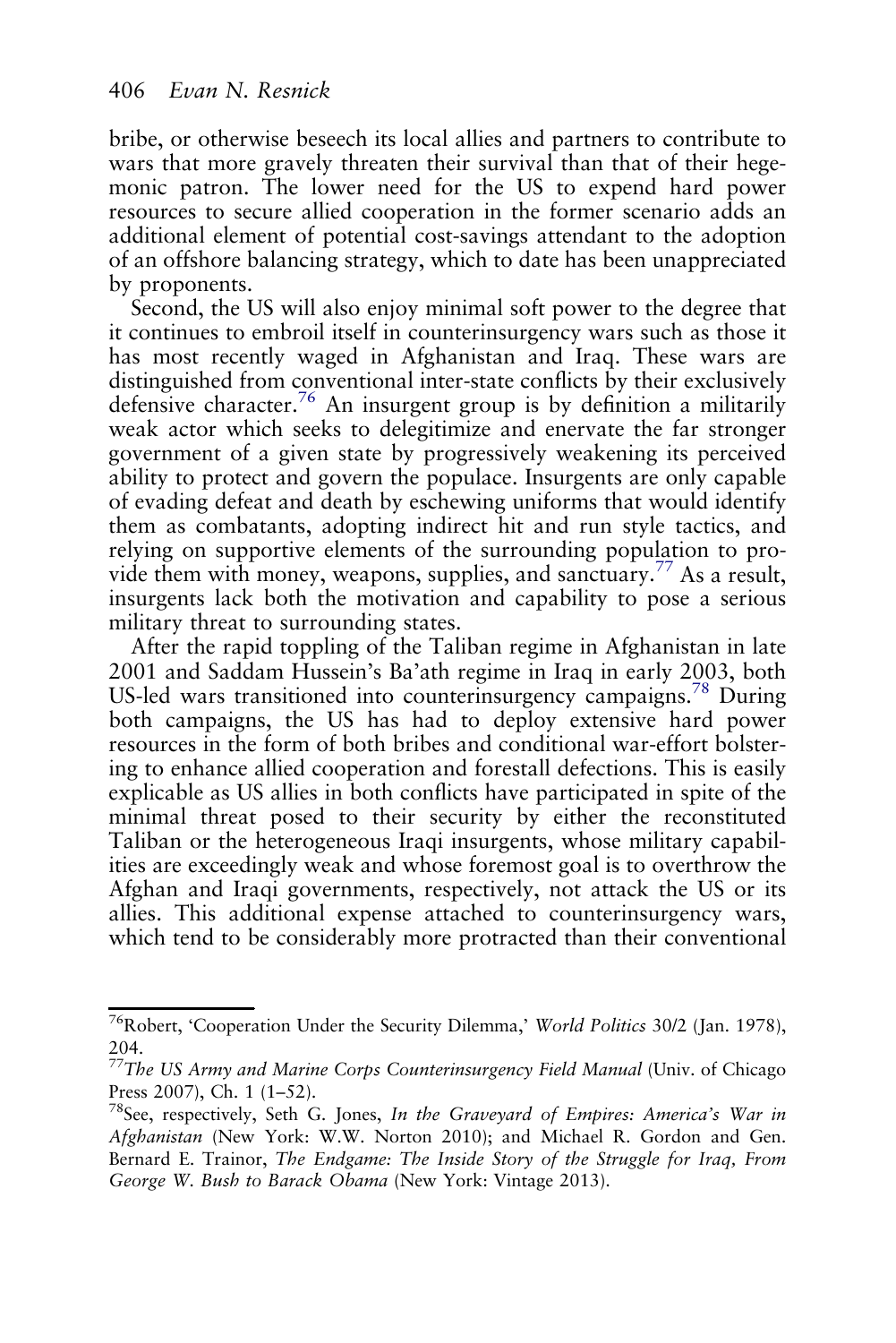counterparts, represents a further disincentive for the US to become entangled in them in the first place.<sup>79</sup>

#### Acknowledgements

For their helpful advice, comments, and critiques, the author thanks the external reviewer, Alan Chong, Timothy Crawford, Giulio Gallarotti, Robert Jervis, Ong Weichong, Pascal Vennesson, and Keren Yarhi-Milo. He is also grateful to Ong Weichong for inviting him to participate in the 2012 Goh Keng Swee seminar that spawned this special issue. Part of this article was researched and written while the author was a Visiting Scholar at the Saltzman Institute of War and Peace Studies, Columbia University, during the summer of 2014. He is grateful to SIWPS Director Richard K. Betts for granting him this opportunity.

#### Notes on Contributor

Evan N. Resnick is assistant professor and Coordinator of the United States Programme at the S. Rajaratnam School of International Studies, Nanyang Technological University, Singapore.

#### Bibliography

- Adelman, Jonathan R., 'Introduction,' in Jonathan R. Adelman (ed.), Hitler and his Allies in World War II (New York: Routledge 2007).
- Allen, R. G. D. 'Mutual Aid Between the US and the British Empire,' Journal of the Royal Statistical Society 109/33 (1946), 250.
- Arreguin-Toft, Ivan, How the Weak Win Wars: A Theory of Asymmetric Conflict (New York: CUP 2005).
- Auerswald, David P. and Stephen M. Saideman, NATO in Afghanistan: Fighting Together, Fighting Alone (Princeton UP 2014).
- Bensahel, Nora, The Counterterror Coalitions: Cooperation with Europe, NATO, and the European Union (Santa Monica, CA: RAND 2003).
- Brooks, Stephen G. and William Wohlforth, World Out of Balance: International Relations and the Challenge of American Primacy (Princeton UP 2008).
- Brooks, Stephen G. G., John Ikenberry, and William C. Wohlforth, 'Don't Come Home America: The Case Against Retrenchment,' International Security 37/3 (Winter 2012/13), 7–51.
- Churchill, Winston S., The Second World War, Vol. 3: The Grand Alliance (Boston: Houghton Mifflin 1950).
- Colman, Jonathan and J.J. Widen, 'The Johnson Administration and the Recruitment of Allies in Vietnam, 1964–1968,' History 94/316 (Oct. 2009).
- Crawford, Timothy W., 'Preventing Enemy Coalitions: How Wedge Strategies Shape Power Politics,' International Security 35/4 (Spring 2011), 156, 158, 159–64.

<sup>79</sup>Ben Connable and Martin C. Libicki, How Insurgencies End (Santa Monica, CA: RAND Corporation 2010).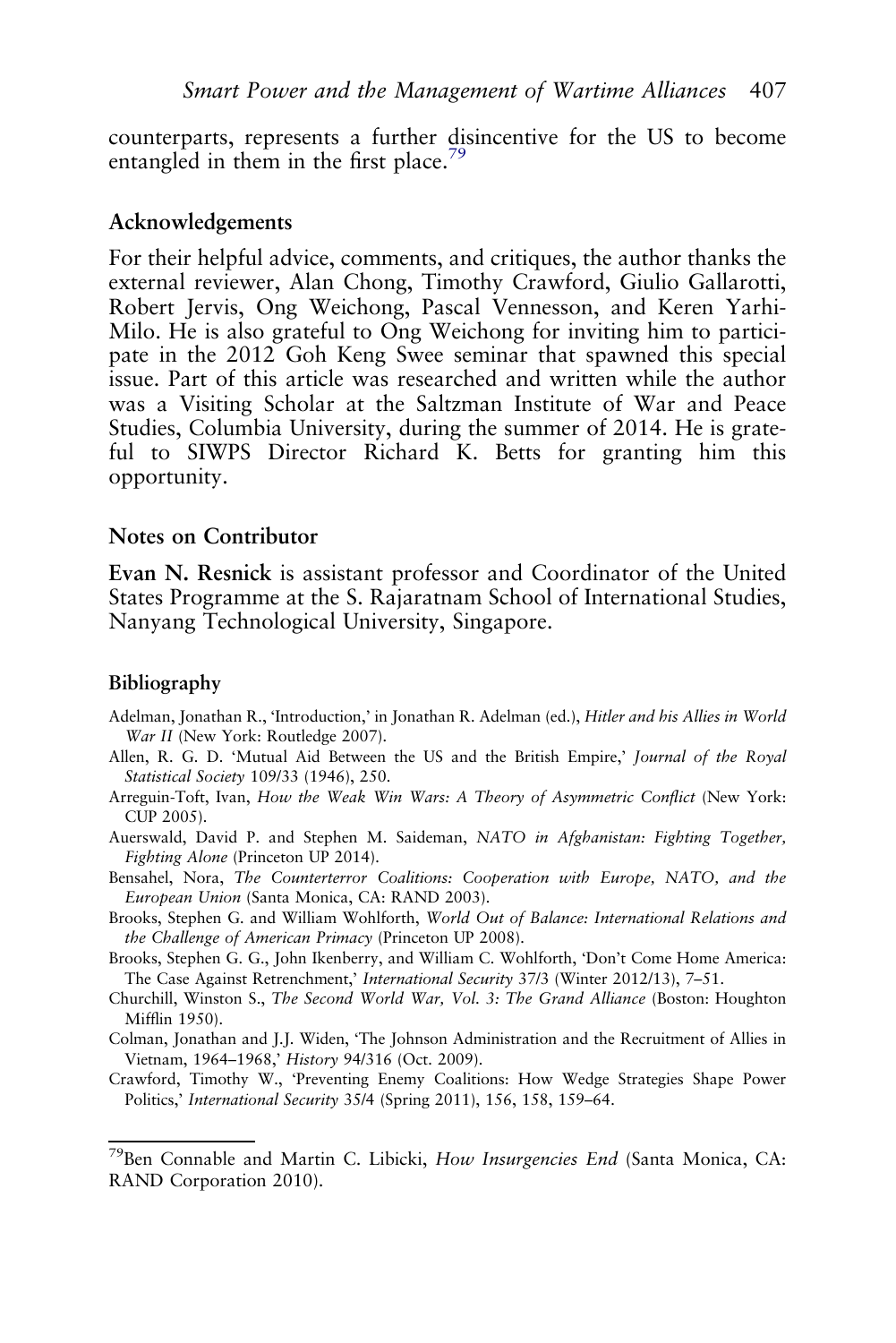#### 408 Evan N. Resnick

- Crenshaw, Martha, 'Coercive Diplomacy and the Response to Terrorism,' in Robert J. Art and Patrick M. Cronin (eds), The United States and Coercive Diplomacy (Washington DC: United States Institute of Peace Press 2003), 335–342.
- CSIS Commission on Smart Power: A Smarter, More Secure America (Washington DC: Center for Strategic and International Studies 2007).
- Foreign Relations of the United States, 1944, Vol. 2: General Economic and Social Matters (Washington DC: US Government Printing Office 1969).
- Foreign Relations of the United States, 1944, Vol. 7: The American Republics (Washington DC: US Government Printing Office 1967).
- Foreign Relations of the United States, 1945, Vol. 5: Europe (Washington DC: US Government Printing Office 1967).
- Foreign Relations of the United States, 1964–1968, Vol. 6: Vietnam, Jan.–Aug. 1968 (Washington DC: US Government Printing Office 2002).
- Fearon, James D., 'Rationalist Explanations for War,' *International Organization* 49/3 (Summer 1995).
- Hathaway, Robert M., Ambiguous Partnership: Britain and America, 1944–1947 (New York: Columbia UP 1981).
- Herring, George C., Jr, Aid to Russia 1941–1946: Strategy, Diplomacy, and the Origins of the Cold War (New York: Columbia UP 1973).
- Hirschman, Albert O., Exit, Voice, and Loyalty- Responses to Decline in Firms, Organizations, and States (Cambridge, MA: Harvard UP 1970).
- Ikenberry, G. John, Liberal Leviathan: The Origins, Crisis, and Transformation of the American World Order (Princeton UP 2011).
- Izumikawa, Yasuhiro, 'To Coerce or Reward? Theorizing Wedge Strategies in Alliance Politics,' Security Studies 22/3 (2013), 498–531.
- Jervis, Robert, Perception and Misperception in International Politics (Princeton UP 1976).
- Jervis, Robert, 'Cooperation Under the Security Dilemma,' World Politics 30/2 (Jan. 1978).
- Jervis, Robert, The Logic of Images in International Relations (New York: Columbia UP 1989).
- Kahneman, Daniel and Amos Tversky, 'Prospect Theory: An Analysis of Decision Under Risk,' Econometrica 47 (1979), 263–91.
- Krasner, Stephen D., Defending the National Interest: Raw Materials, Investments, and US Foreign Policy (Princeton UP 1978).
- Kreps, Sarah, 'When Does the Mission Determine the Coalition? The Logic of Multilateral Intervention and the Case of Afghanistan,' Security Studies 17 (2008), 531–67.
- Kreps, Sarah E., Coalitions of Convenience: United States Military Interventions After the Cold War (New York: OUP 2011).
- Kristol, William and Robert Kagan, 'Toward a Neo-Reaganite Foreign Policy,' Foreign Affairs 75/4 (July/Aug. 1996), 18–33.
- Kux, Dennis, Disenchanted Allies: The United States and Pakistan 1947–2000 (Washington DC: Woodrow Wilson Center Press 2001), 256–358.
- Layne, Christopher, 'From Preponderance to Offshore Balancing: America's Future Grand Strategy,' International Security 22/1 (Sept. 1997), 1–39.
- Lebow, Richard Ned, 'The Long Peace' in Richard Ned Lebow and Thomas Risse-Kappen (eds), International Relations Theory and the End of the Cold War the End of the Cold War, and the Failure of Realism (New York: Columbia UP 1996), 26–33.
- Levy, Jack S., 'Psychology and Foreign Policy Decision-Making,' in Leonie Huddy, David O. Sears, and Jack S. Levy (eds), The Oxford Handbook of Political Psychology (New York: OUP 2013), 314–16.
- Lipson, Charles, Reliable Partners: How Democracies Made a Separate Peace (Princeton UP 2003).
- Mack, Andrew, 'Why Big Nations Lose Small Wars: The Politics of Asymmetric Conflict,' World Politics 27/2 (Jan. 1975), 175–200.